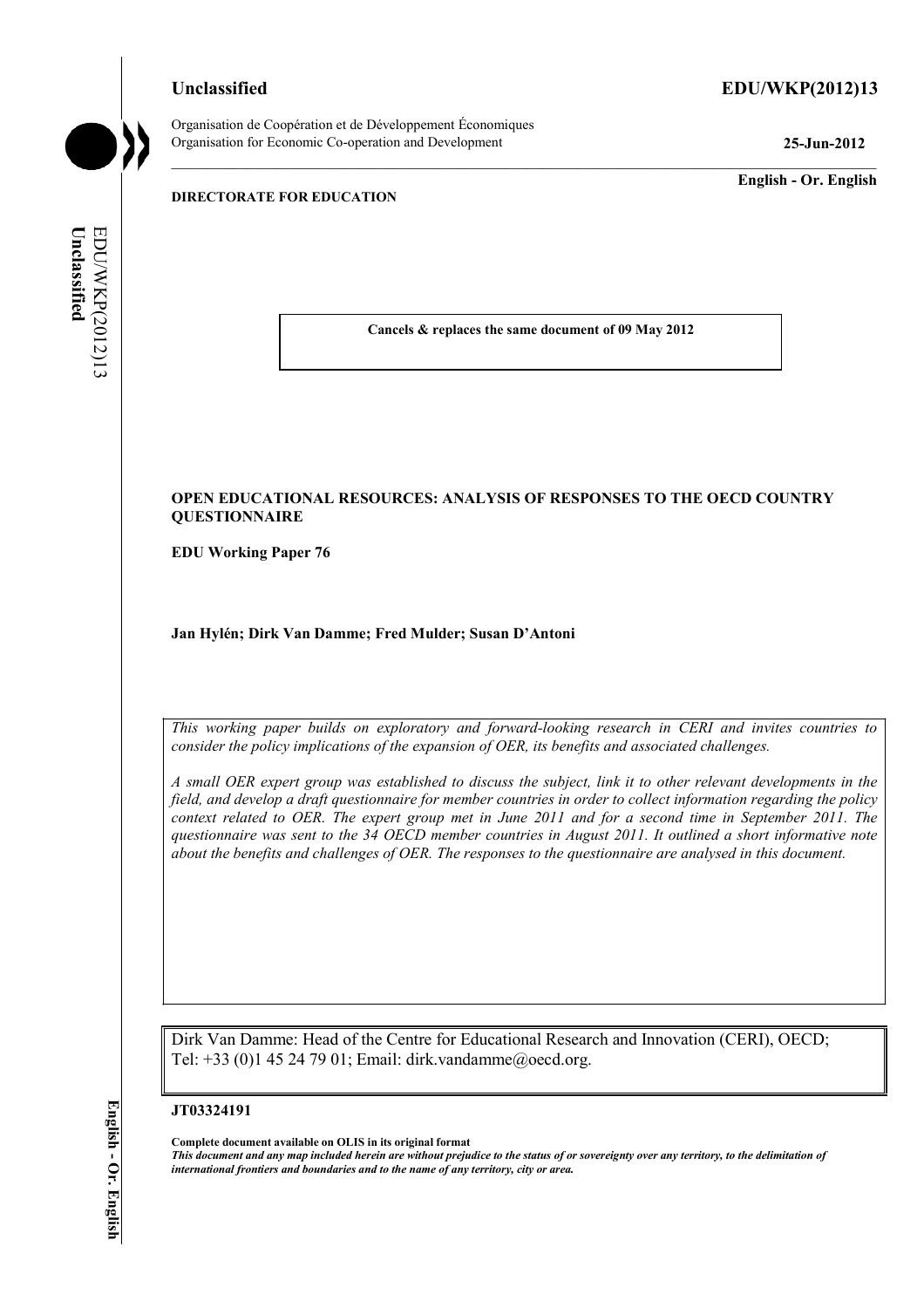# **OECD DIRECTORATE FOR EDUCATION**

#### **OECD EDUCATION WORKING PAPERS SERIES**

This series is designed to make available to a wider readership selected studies drawing on the work of the OECD Directorate for Education. Authorship is usually collective, but principal writers are named. The papers are generally available only in their original language (English or French) with a short summary available in the other.

This document and any map included herein are without prejudice to the status of or sovereignty over any territory, to the delimitation of international frontiers and boundaries and to the name of any territory, city or area.

The opinions expressed in these papers are the sole responsibility of the author(s) and do not necessarily reflect those of the OECD or of the governments of its member countries.

You can copy, download or print OECD content for your own use, and you can include excerpts from OECD publications, databases and multimedia products in your own documents, presentations, blogs, websites and teaching materials, provided that suitable acknowledgement of OECD as source and copyright owner is given. All requests for public or commercial use and translation rights should be submitted to *rights@oecd.org*.

Comment on the series is welcome, and should be sent to edu.contact@oecd.org

---------------------------------------------------------------------------------------------------- www.oecd.org/edu/workingpapers -----------------------------------------------------------------------------------------------------

Copyright OECD 2012.

The statistical data for Israel are supplied by and under the responsibility of the relevant Israeli authorities. The use of such data by the OECD is without prejudice to the status of the Golan Heights, East Jerusalem and Israeli settlements in the West Bank under the terms of international law.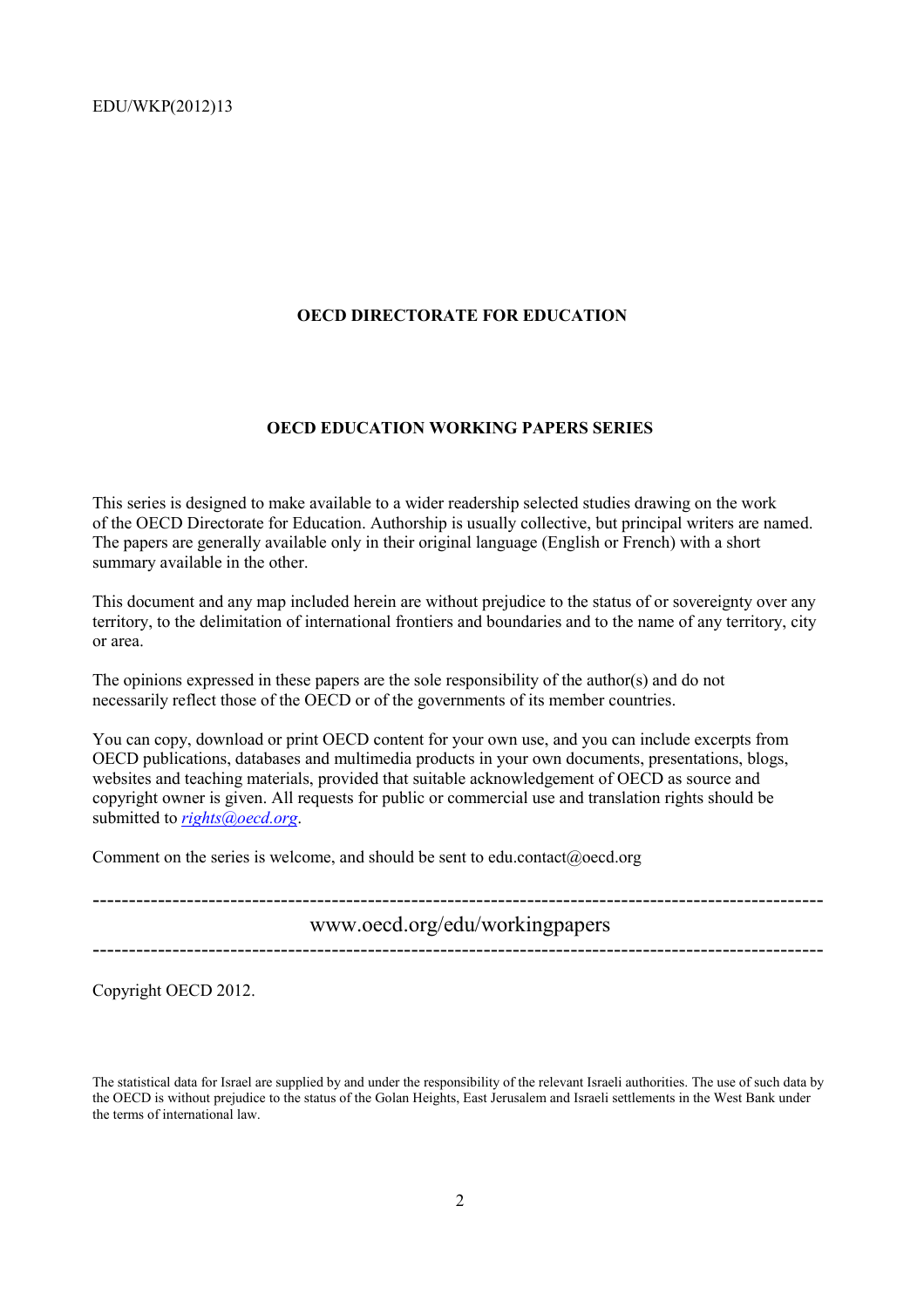# **TABLE OF CONTENTS**

| Ouality | .21 |
|---------|-----|
|         |     |
|         |     |
|         |     |
|         |     |
|         |     |
|         |     |
|         |     |
|         |     |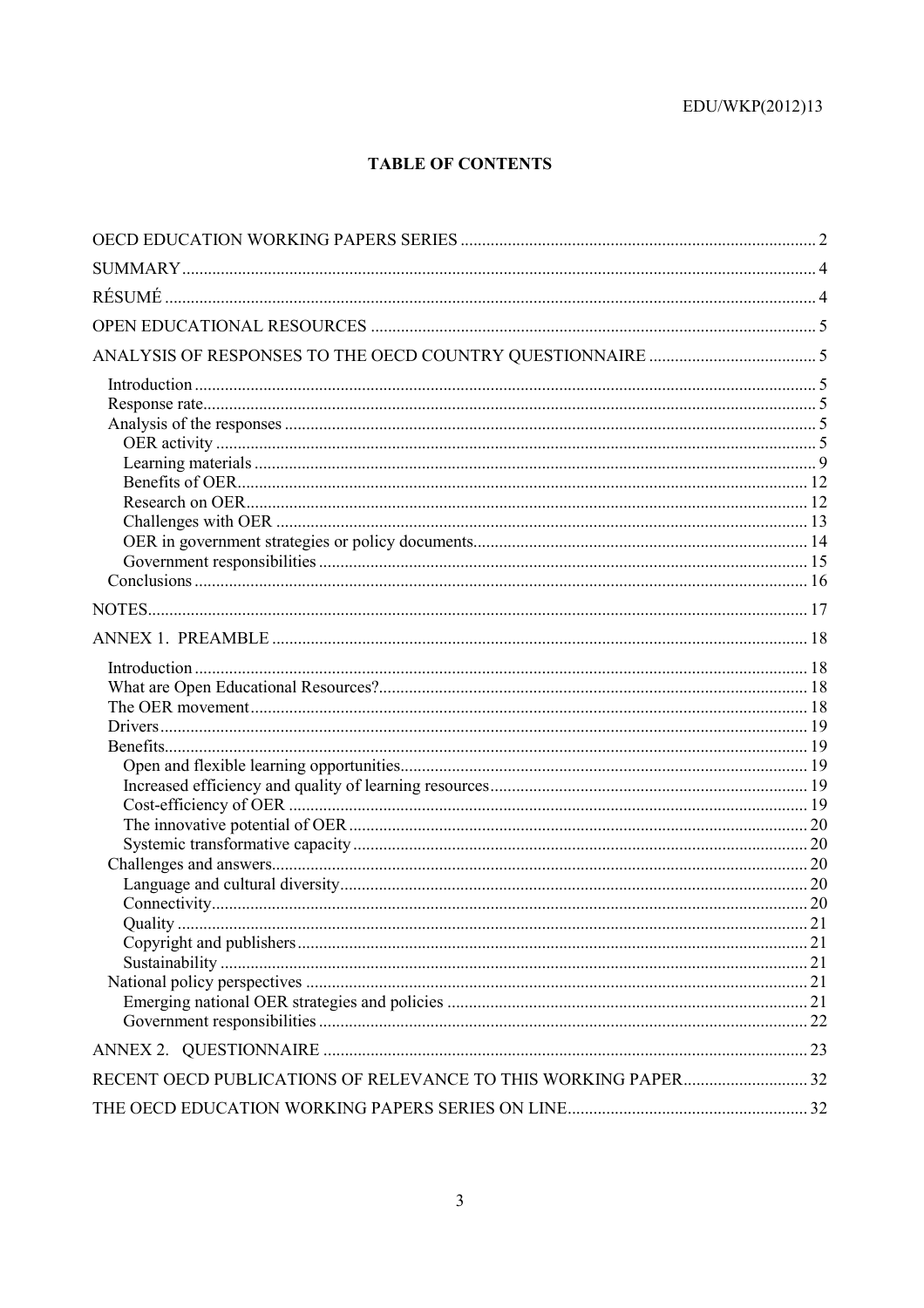# **SUMMARY**

OECD's Centre for Educational Research and Innovation (CERI) has worked on Open Educational Resources (OER) in the past, which led to the publication *Giving Knowledge for Free – the Emergence of Open Educational Resources* (2007). This working paper thus builds on exploratory and forward-looking research in CERI and invites countries to consider the policy implications of the expansion of OER, its benefits and associated challenges.

A small OER expert group was established to discuss the subject, link it to other relevant developments in the field, and develop a draft questionnaire for member countries in order to collect information regarding the policy context related to OER. The expert group met in June 2011 and for a second time in September 2011. The questionnaire was sent to the 34 OECD member countries in August 2011. It outlined a short informative note about the benefits and challenges of OER. The responses to the questionnaire are analysed in this document.

# **RÉSUMÉ**

Le Centre de l'OCDE pour la recherche et l'innovation dans l'enseignement (CERI) a déjà travaillé sur les ressources éducatives en libre accès (REL) et a publié un ouvrage sur ce sujet, *Giving Knowledge for Free – the Emergence of Open Educational Resources*, en 2007. Cet documents de travail s'inscrit donc dans la continuité des travaux prospectifs du CERI et invite les pays à examiner les implications de l'essor des ressources éducatives en libre accès sur l'action publique, ses avantages et les difficultés que cela pose.

Un petit groupe d'experts sur les REL a été créé pour étudier le sujet, la relier à d'autres évolutions intervenues dans le secteur, élaborer un projet de questionnaire à l'intention des pays membres afin de collecter des informations sur le contexte dans lequel s'inscrit les ressources éducatives en libre accès. Le groupe d'experts s'est réuni en juin puis à nouveau en septembre 2011. Le questionnaire, qui a été envoyé aux 34 pays membres de l'OCDE en août 2011, comprenait une courte note d'information sur les avantages et les difficultés liés aux REL. Les réponses au questionnaire sont analysées dans le présent document.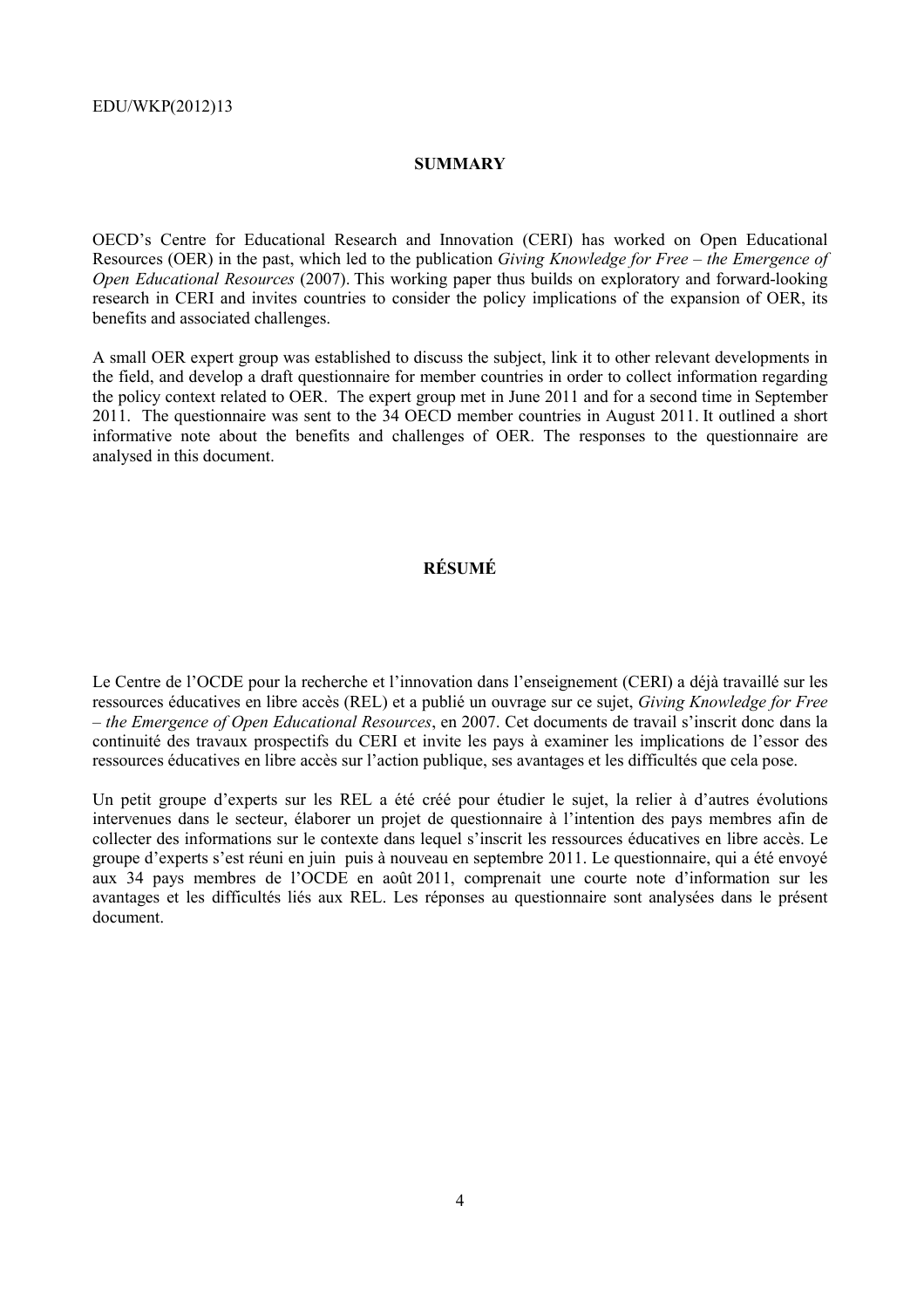# **OPEN EDUCATIONAL RESOURCES**

# **ANALYSIS OF RESPONSES TO THE OECD COUNTRY QUESTIONNAIRE**

Jan Hylén Expert Consultant on OER, Sweden Dirk Van Damme Head of the Centre for Educational Research and Innovation (CERI), OECD Fred Mulder Former Rector of the Open Universiteit, The Netherlands, and UNESCO Chair in OER Susan D'Antoni Advisor to the President, International OER Initiatives, Athabasca University, Canada Formerly at the International Institute for Educational Planning (IIEP), UNESCO

# **Introduction**

In order to collect information from the OECD member countries on some relevant policy developments regarding Open Educational Resources (OER), the OECD's Centre for Educational Research and Innovation  $(CERI)^1$  carried out a questionnaire about OER. A Preamble (see Annex 1), describing the concept and development of OER during the last ten years, was distributed to all of the 34 member countries of OECD together with a questionnaire (see Annex 2). The questionnaire was sent out in early August 2011, and responses were collected until mid-October 2011.

#### **Response rate**

By the closing date of the questionnaire, 28 countries had replied, giving a response rate of  $82\%$ <sup>2</sup>. The fact that eight out of ten countries responded is an impressive number, given the relatively short time to react. This bears witness to the importance many countries give to OER.

# **Analysis of the responses**

# *OER activity*

Countries were asked to estimate how active they are in the OER movement. As shown in Figure 1, 23 out of 28 countries responding indicated they are active in the OER movement in one way or another. Ten countries also give evidence that they are active in several ways. Seventeen countries indicate they have initiated projects, programmes, or other kind of government initiatives with dedicated public funding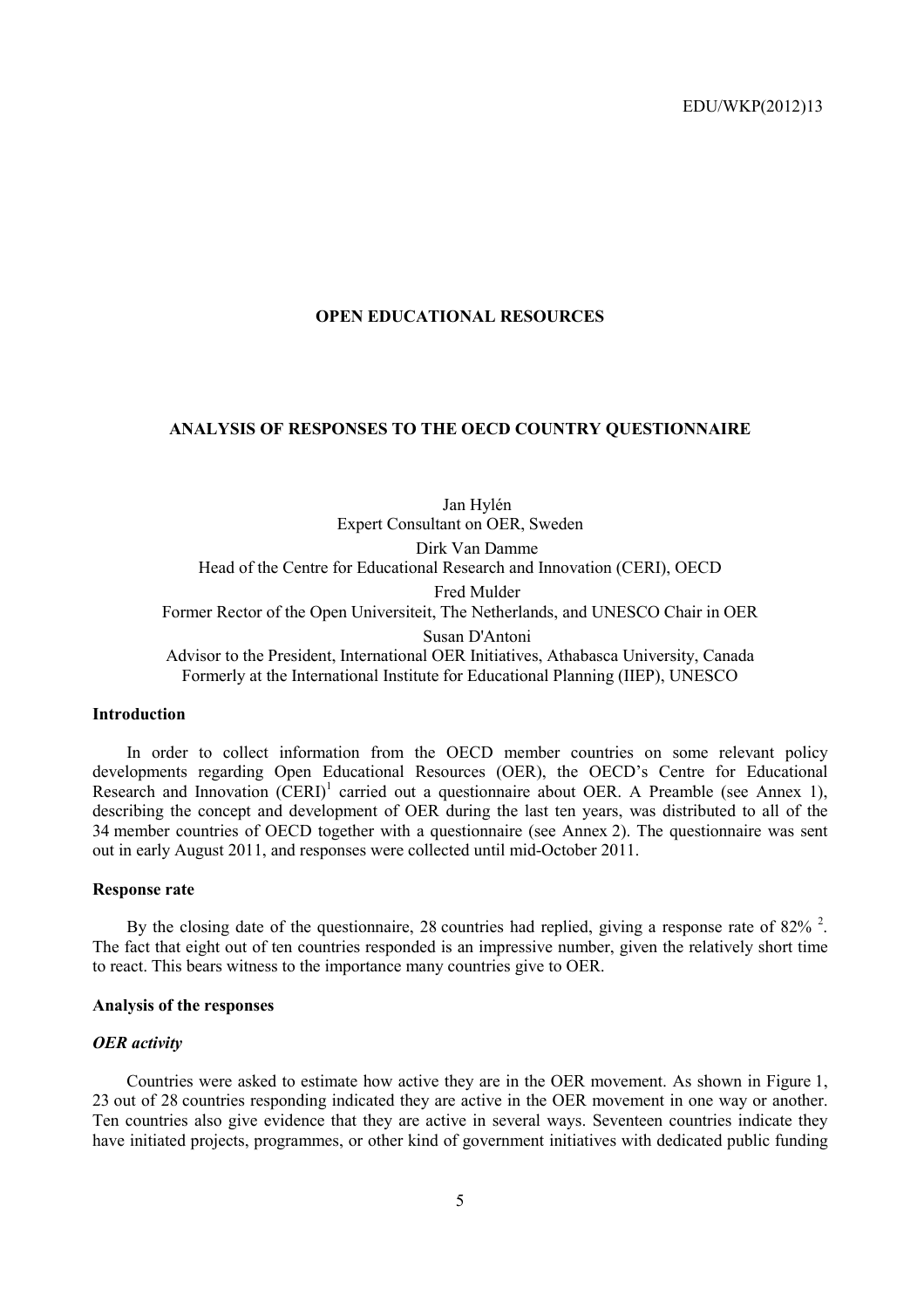and different kinds of government support. Five countries (Hungary, the Netherlands, Switzerland, Turkey and the United States) state that they are active both through special projects or programmes and government initiatives and incentives.

Canada reports that despite its relatively limited involvement in OER it does have some important areas of expertise, mostly on the tertiary level, which could be built upon or replicated more broadly. The Czech Republic states that since they fully support the concept of lifelong learning, their involvement in the OER movement and its promotion was a natural step further in this effort. Two countries, Finland and Slovenia, report that they are active in other ways, such as by providing government support to open access publishing and by funding school portals with digital learning resources.

Australia says that they do not have an OER policy at the federal level or state/territory department of Education. To date, the activity in Australia is better characterised by the Free for Education (FFE) movement, which is a part of the Open Education movement. Like OER, FFE materials are available at no cost for educational use, but unlike OER, FFE cannot be shared and usually cannot be modified or adapted. Japan indicates they have projects related to OER (that are being implemented by some institutions), but that there has been no national attempt to promote OER at this time.



#### **Figure 1. OER activity in countries**

Some countries, like Australia, Mexico, and the Netherlands, list a great number of projects of different sizes. All but five countries responding to the Questionnaire had some OER activities, and in a few of them the level of engagement and number of projects were impressive.

#### *Reasons for being active in the OER movement*

The most commonly mentioned policy argument for countries being active in the OER movement is the need to increase access to high quality learning resources. There are 22 countries that state their policy arguments, and 14 of these mention the need to increase access to digital learning resources. Many countries use similar arguments, such as the desire to support education for all, to promote self-learning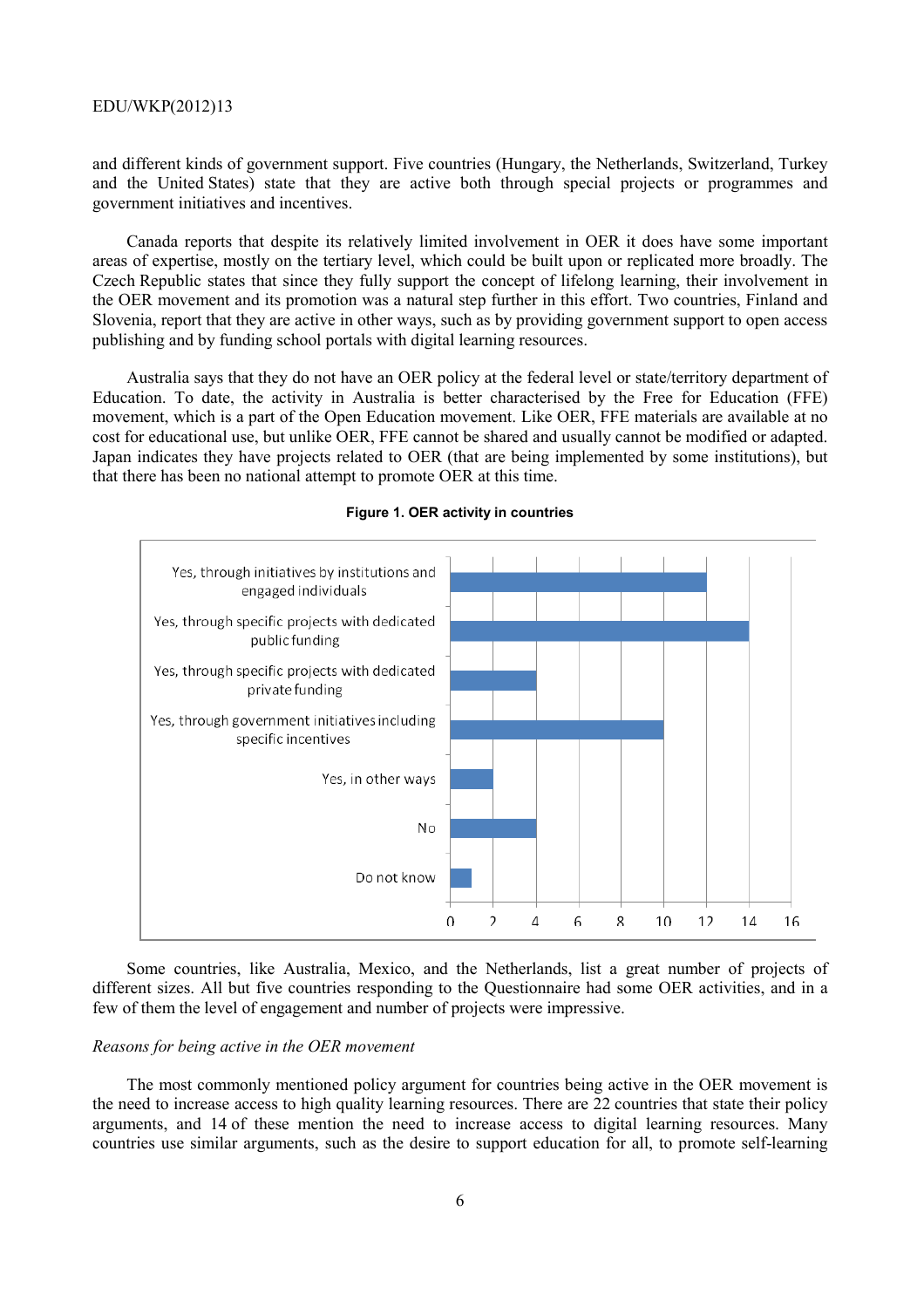and lifelong learning, to close social gaps, to raise the quality of teaching and encourage the modernisation of teaching methods, to improve the cost-effectiveness or efficiency of education, and to stimulate sharing of materials and experiences between educational institutions and teachers.

Korea has stated that its main reason for promoting OER is to enhance the global competitiveness of higher education through open sharing. Israel looks at OER as a way to be on par with the latest academic developments in the world.

# *Level of OER activity*

Figure 2 shows that OER activities are spread throughout all educational sectors. Primary, lower secondary and upper secondary education are about as involved in OER as tertiary education. In postsecondary non-tertiary education, the level of activity seems to be slightly lower. Most countries have simultaneously initiated activities in several educational sectors. Some, like Austria, Greece, Mexico and the Netherlands, are active over the full spectrum, with the exception of International Standard Classification of Education  $(ISCED)^3$  sector 4. Others have chosen to focus either on young children, like Belgium (Fl), the Czech Republic, Portugal, and Spain, which are the most active in ISCED sectors 1 to 3, or older students, like in Finland which is most active in ISCED sector 5. The United States has a different strategy by being most active in ISCED sector 4. Korea is the only country reporting very high activity in the tertiary sector. Most countries appear to have responded to the question in terms of the intensity of activity among individual teachers and institutions.





#### *Reasons for not being active in the OER movement*

Four countries have stated why they are not involved in the OER movement. Australia says that it has yet to consider the adoption of an OER policy at a federal government and state/territory department of education level. A proposal is anticipated within the next 12 months recommending the adoption of an OER policy. Obstacles to such adoption in Australia include suspicions of private schools "freeloading" on publicly funded educational materials, unwillingness by commercial institutions and educators to share materials, and expectations of remuneration.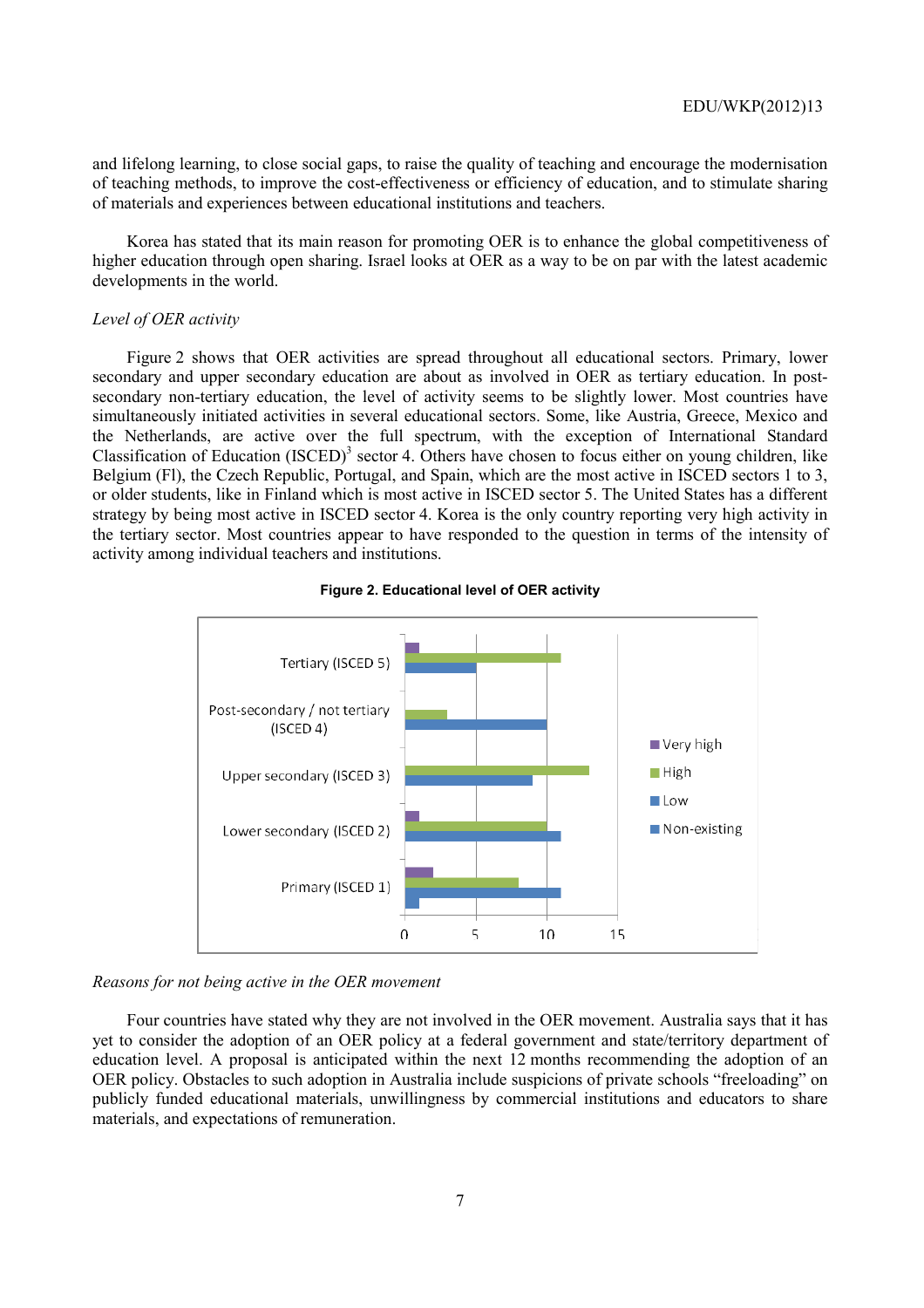Germany has raised a number of fundamental objections to the idea of OER. They question whether a lack of digital content prevents learning, particularly in the case of people with low qualifications, and whether well-educated people will benefit the most from OER. Furthermore, they ask if there are any sustainable business models for OER and suggest that there are questions of standards, quality, technical interoperability, and legal questions concerning copyright that have not yet been solved. The issue of copyright is widely discussed in Germany in reference to the ongoing Open Access debate.

In their response, Iceland has stated that it is not possible for their ministry of education to be active in the OER movement because it does not comply with current Icelandic law. However, Iceland plans to develop a dedicated governmental action plan regarding OER. In November 2011, Iceland's Ministry of Education hosted a conference on OER to introduce the ideology of the OER movement.

Switzerland reported having no countrywide OER activity. Those activities that do exist take place on the cantonal or local level.

#### *Policy arguments for becoming active*

Four countries have announced reasons they will become active in the OER movement in the near future. The Icelandic argument is to encourage professional knowledge exchange within the teachers' community. Korea says they would like to improve the quality of education through open sharing. The Norwegian government is encouraging universities to implement Open Access publishing.

Canada says it expects to become more active in the OER movement but notes that, while OER can reduce overall costs of producing educational materials, the cost of obtaining copyrights for these works may increase if the works of third parties who are subject to copyright are incorporated into these resources to be used globally. There is no nationwide agreement among the provinces and territories on the sharing of educational resources in Canada.

The above countries offer four arguments to become more active in this field: to increase the spread of new research; to increase debate in scientific publications; to increase the quality of published material; and to increase the supply of digital learning materials in schools.

#### *Indications of OER activities in the near future*

Countries that stated they have not yet been active in the OER movement were asked to indicate if they might become active in the near future. Three countries responded to the question. Australia and the Slovak Republic said that this could well happen in the near future. Australia added that, although policy arguments in favour of implementing an OER policy in the school sector are being developed, it may take another 12 months after such a policy is established to develop an appropriate implementation system. Iceland also states that they will probably develop a governmental action plan for OER in the near future.

Germany was the only country who responded that the OER issue is not expected to become a policy priority in the near future. They also stated that they do not consider a lack of learning material in digital format (especially in English) to be one of the major problems in education; therefore, the potential benefit of OER in Germany is not highly rated.

Thus, only one country out of 28 does not expect OER issues to be a policy priority in the near future.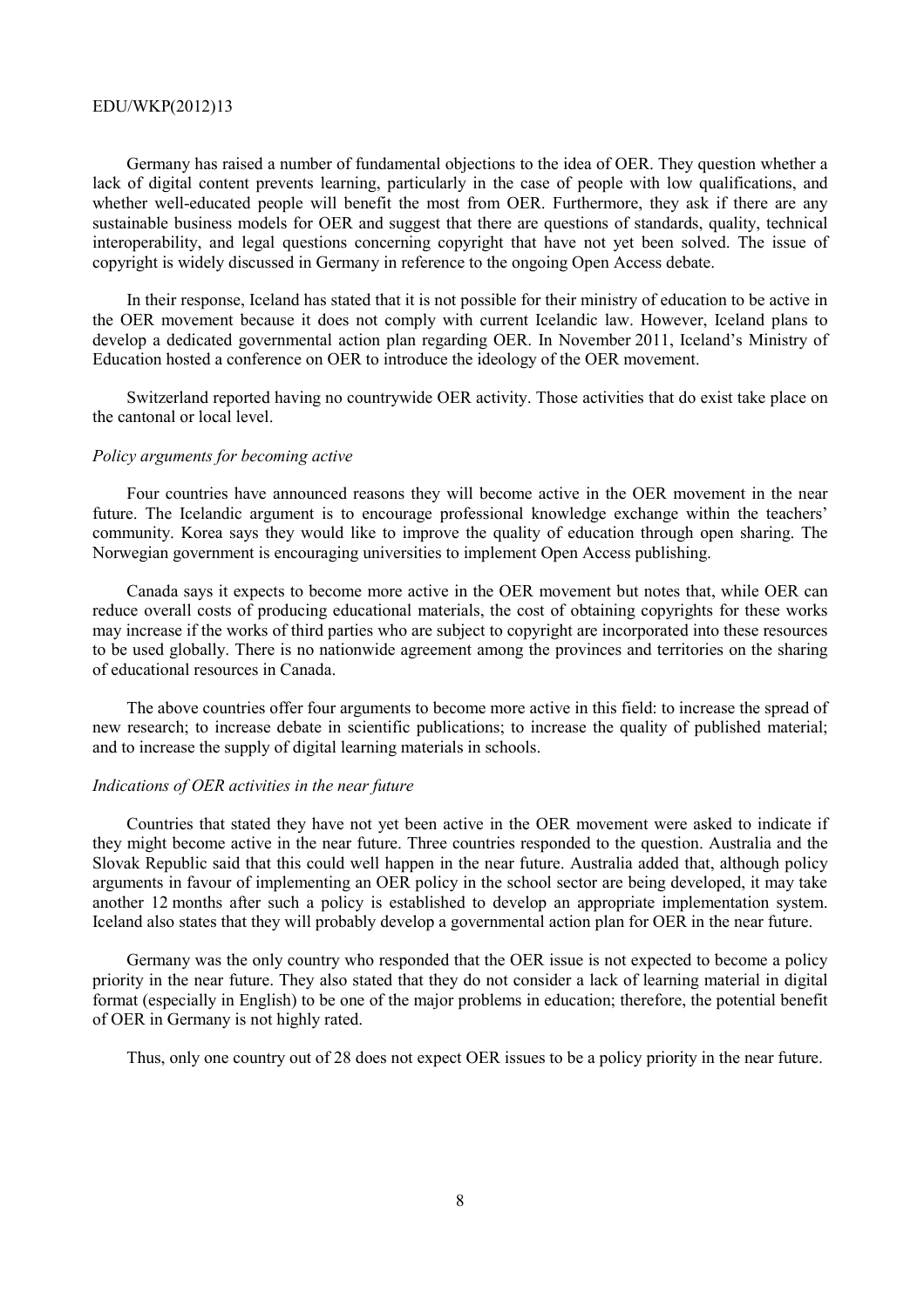#### *Learning materials*

# *Production and financing of learning materials*

One question addressed instructional materials (such as textbooks) other than learning aids prepared by teachers for use in their own schools. In some countries such materials are produced by public agencies. In others, the materials are produced by commercial publishers but paid for or subsidised by public means. Finally, there are countries in which commercial publishers produce and publish learning materials in a competitive market. The specific question posed was to what extent learning materials are produced or paid for by public expenditure, either directly or indirectly.

Figure 3 shows that, in a majority of the countries responding to the questionnaire, government involvement in the production or financing of learning materials is extensive.



**Figure 3. Learning materials produced or paid by public expenditure** 

Australia reports that considerable money is paid out by the education sector for compulsory and voluntary licenses. Examples given comprise more than AUD 75 million (EUR 61 million) for the right to use a variety of printed and digital learning materials. Austria states that textbooks and supplementary materials for primary and secondary education are free to students but that this is not the case in tertiary education. Universities buy or produce learning materials with an autonomous budget financed mainly by the federal state, and students have to pay for their own materials.

In Belgium (Fl), the government is not involved in producing or funding educational materials, except where these cannot be obtained. This has been the case for digital learning materials in special needs education and for adult learning, media literacy, and e-safety. In Canada, the extent to which learning materials are produced or paid for by public expenditure, whether directly or indirectly, varies by jurisdiction (province or territory) and by sector (ISCED 1 to 3 or ISCED 4 and 5). In Hungary, a differentiated situation also exists, depending on the educational sector.

In Finland, learning materials are mostly produced by publishers. Materials are subsidised and distributed for free in primary and lower secondary schools. The National Board of Education produces learning materials for prioritised areas and for public learning repositories (*www.edu.fi*) and in areas where the market is too small for private publishers. In Iceland, learning materials (books, online materials, video,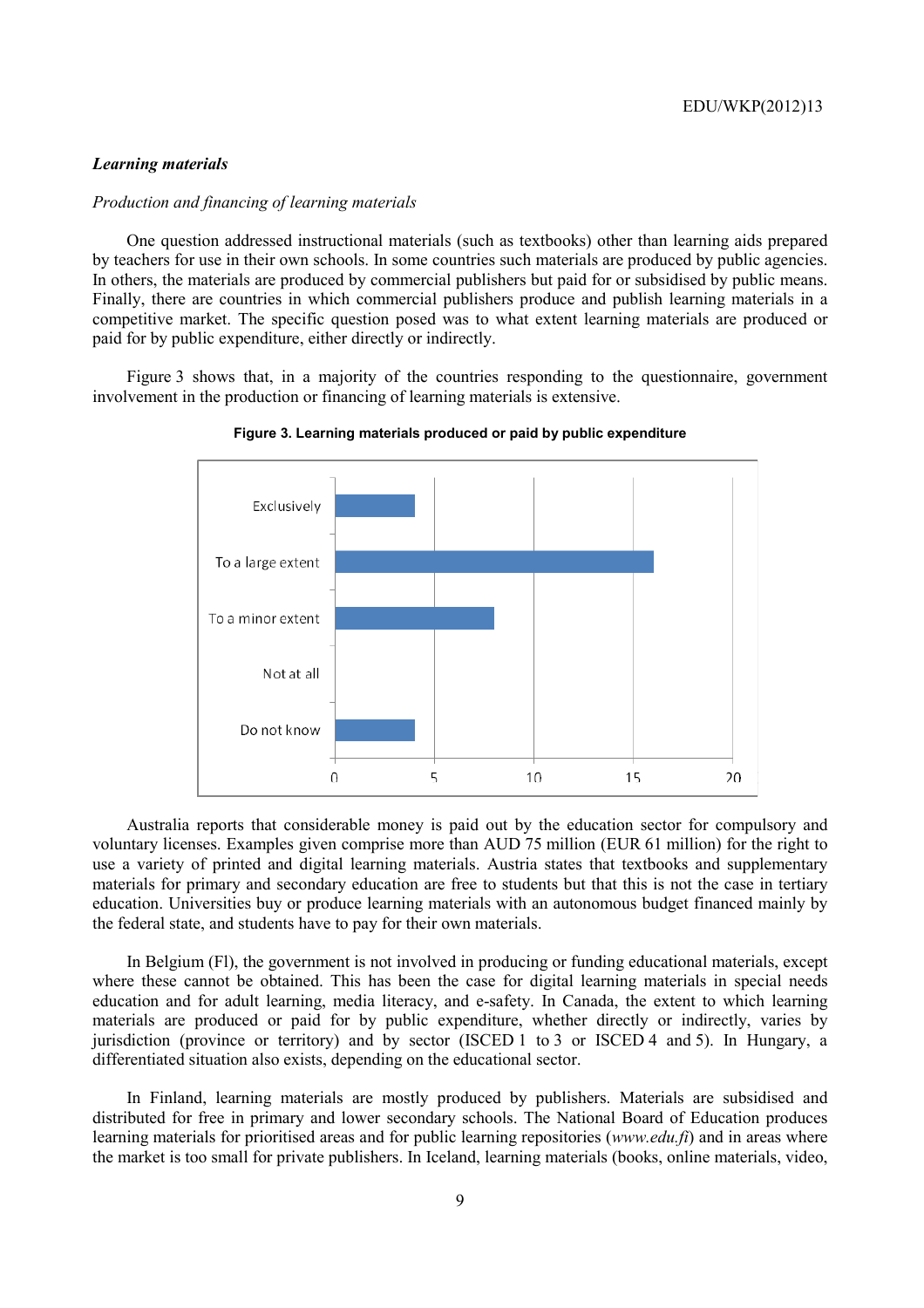CDs) for compulsory schools (ISCED 1 and 2) are produced at the National Centre for Educational Materials (NCEM), a state-run publishing house under the auspices of the Ministry of Culture and Education. The activities of the NCEM are financed by annual budget allocations from the Icelandic Parliament. There are also two funds run by the Ministry of Education: a fund for educational materials from which compulsory schools can make purchases and a development fund for educational materials to which authors of materials for pre-primary schools, compulsory schools, and upper secondary schools (ISCED 1 to 3) can apply.

Japan's response was that, regarding learning materials in general, they cannot say to what extent these are directly or indirectly produced or paid for by public expenditures. Private-sector publishers write and compile textbooks. If they are approved by the Minister of Education, Culture, Sports, Science and Technology, the Japanese government bears the cost of textbooks for all students at national, public, and private compulsory-level schools (ISCED 1 and 2). In the Netherlands, the public funding of learning materials is through lump sum financing of schools or institutions in primary and secondary education (ISCED 1 to 3). The schools can then decide which materials they will purchase and generally place orders for educational materials from a competitive market of publishers. But they can also develop or use OER. In post-secondary and tertiary education (ISCED 4 to 5) students have to purchase the learning materials that are prescribed. Norway reports that the large government involvement in learning materials depends on the fact that both written and digital materials are free of charge to students in primary, lower secondary and upper secondary education (ISCED 1 to 3). In Slovenia, most learning materials are produced by commercial publishers, but some more specialised ones are produced by public agencies. The majority of textbooks are indirectly co-financed by the Ministry of Education. Other printed learning materials, such as exercise books, are paid for by parents.

#### *Learning materials available in digital format*

Countries were asked to roughly estimate what percentage of learning materials partially or entirely produced or paid for by public expenditure are available in digital format. Half of the countries surveyed said that they either did not know or preferred not to make an estimate. Seven countries estimated the amount to be 30% or less, four countries estimated 40% to 60%, and two countries, Poland and Spain, estimated that 90% of all publicly produced or financed learning materials are available in digital format.

Judging by the responses to this question, there is little information on the amount of learning resources available in digital format. Finland stated that it is difficult to measure or estimate the amount, since materials from real life (the out-of-school learning environment) are also used for educational purposes such as YouTube videos, blogs, and electronic newspapers. Moreover, it is likely that the quantity of learning resources available in digital format will increase in coming years. Israel, for example, reports that there is a demand that all learning resources should be available in digital format after 2013. The United States says that by law, all learning materials funded by or used by public institutions must, at a minimum, be available in a digital format for use by students with disabilities. However there is currently no estimate of what percentage of these materials are available for general use. Austria reports that they strongly emphasise open access publication of research results and articles, some of which can also be used in teaching.

Countries were also asked to estimate the percentage of such digital learning materials in the public domain (as referred to in the previous question) that are offered as OER. Again, most countries do not know or prefer not to give an estimate. Six countries estimate the amount to be 30% or less while another six countries believe the amount to be 80% or more.

Sweden states that it is difficult or impossible to estimate the percentage of digital learning materials being offered as OER since most initiatives are still limited in size. In some countries, such as Austria, the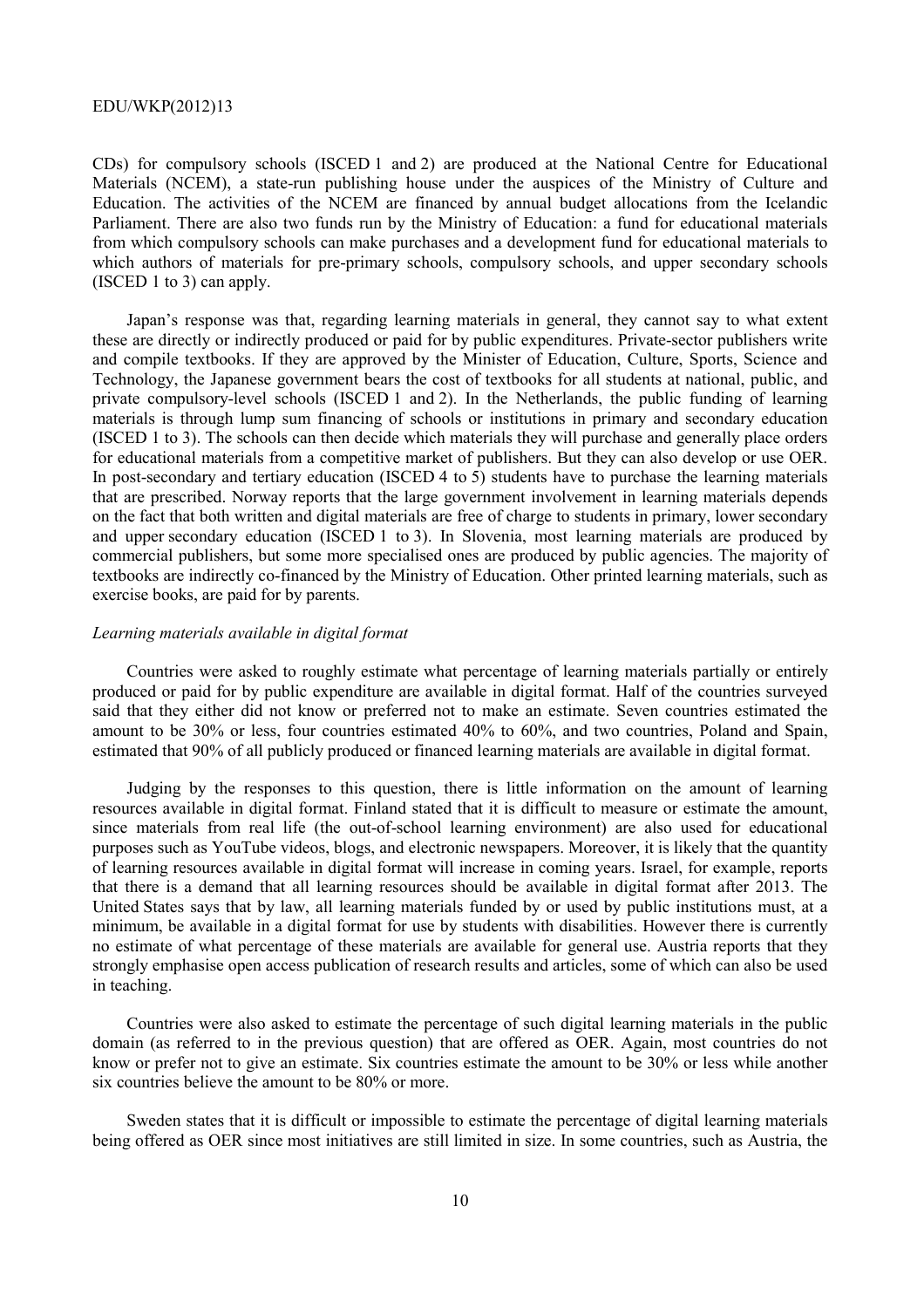scarcity of information is due to the autonomy of higher education institutions. Other countries, such as the Netherlands, characterise their answer as a very rough estimate. The Netherlands also points out that some materials are developed by individual teachers for use only in their own classrooms.

#### *Licensing of digital learning materials*

Countries were also asked which OER licenses are commonly available in their countries. A total of 14 countries stated that most OER offered in their countries are licensed under Creative Commons (CC) licenses. The most widely used CC license is Attribution (BY), often combined with the Non-Commercial (NC) and sometime also Share Alike (SA) licenses. The license CC-BY+NC allows others to remix, tweak, and build non-commercially upon the original work, and, although new works must also acknowledge the original creator and be non-commercial, the derivative works do not need to be licensed on the same terms. If this license is also combined with SA, new creations building on the original work must be licensed under the identical terms.

The United States and the Netherlands report that the most open licenses CC-BY are also the ones most used. In the Netherlands, these are sometimes combined with SA. In the United States, almost all content that is created by the federal government is placed in the public domain. Organisations that create content using public funds make their content available to the public through some form of open license, most commonly, CC-BY. OER created using private funds carry a wide variety of licenses; almost all have some form of CC.

Australia says that they have some concerns that the CC-NC license may prohibit the private school sector from using materials. In Austria, open source projects financed by the Ministry of Education generally follow the CC strategy, mostly *via* CC-SA. Austria has participated in several EU-funded projects for the school sector where it has accumulated expertise with these flexible licensing models. Israel reports that the use of CC is encouraged alongside more traditional formats of licensing. The issue of fair use, as an addition to the CC, is under consideration in compliance with the new Israeli copyright law of 2007. In Italy, most OER in higher education are licensed under CC licenses, but there is much less in the compulsory school sector. Mexico says that a high percentage of their instructional materials are available in digital format for viewing online although they do not know the exact quantity or if these materials are in the public domain.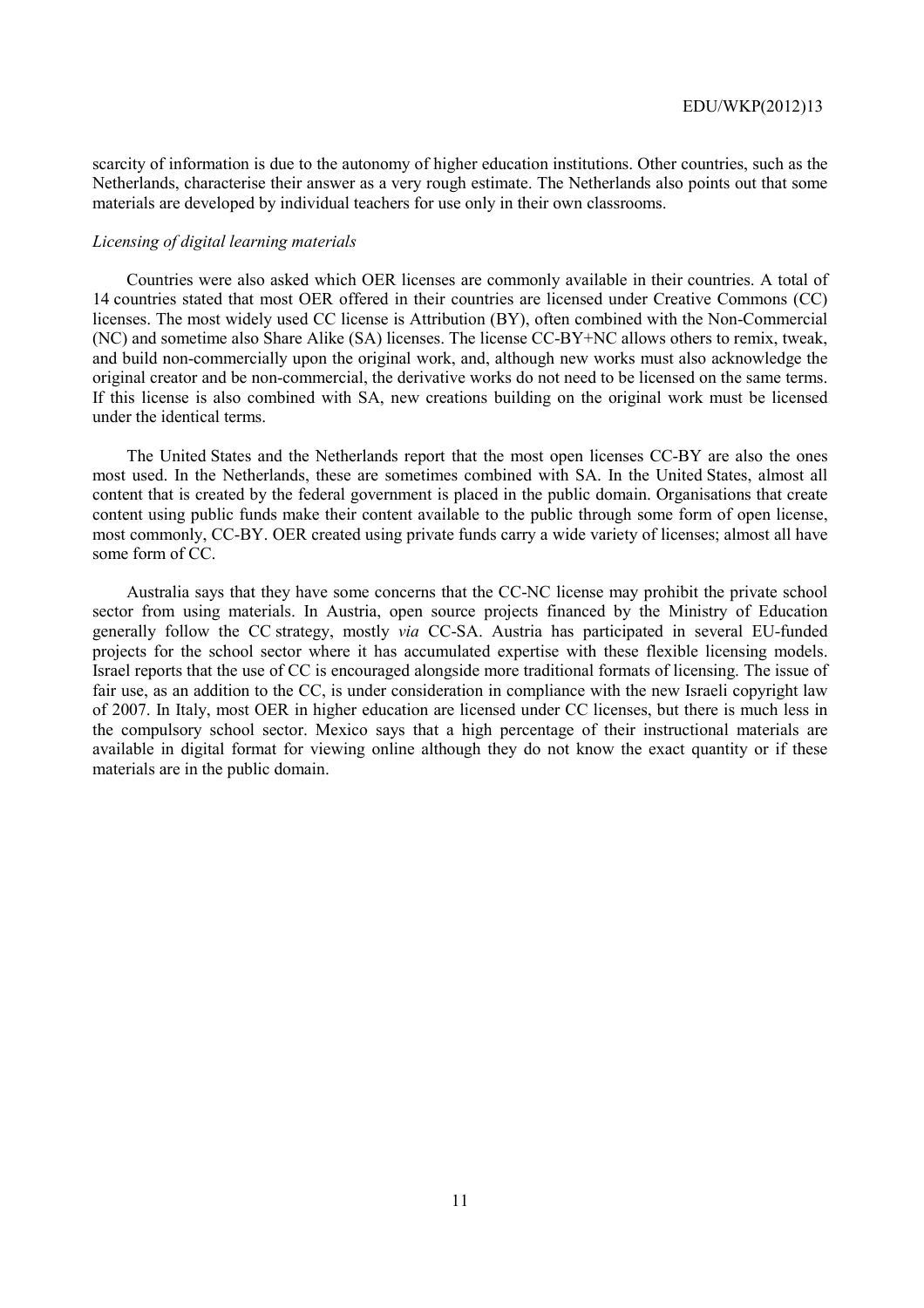# *Benefits of OER*



**Figure 4. Relevance of benefits of OER** 

Looking at the benefits of OER as shown in Figure 4, the most relevant advantage seems to be that OER offers open and flexible learning opportunities. Almost as advantageous is the increased efficiency and quality of learning resources. Cost efficiency is also seen by many as a benefit of OER although Turkey is the only country stating that this is not relevant. The innovative potential of OER seems to also attract the interest of countries while the capacity for systemic transformation appears to be less important.

Other benefits mentioned by countries are the possibility for teachers to re-use, modify and adapt resources and combine learning objects in new ways; the possibilities for active and independent learning; the rapid update cycle; the enhancement of intra and inter-institutional collaboration; the opportunity to make teaching activities visible to peers and to the public; and the ability to attract students. Further benefits listed are prolonging the content life cycle, making teaching activities capable of being referenced, and offering a single point of entry for a variety of e-learning materials and applications for administrative efficiency.

# *Research on OER*

Although the OER movement is now more than a decade old, it is still not well covered by research. In order to get a better view of which areas of interest have been studied, countries were asked to indicate if any research or studies have been conducted in certain areas.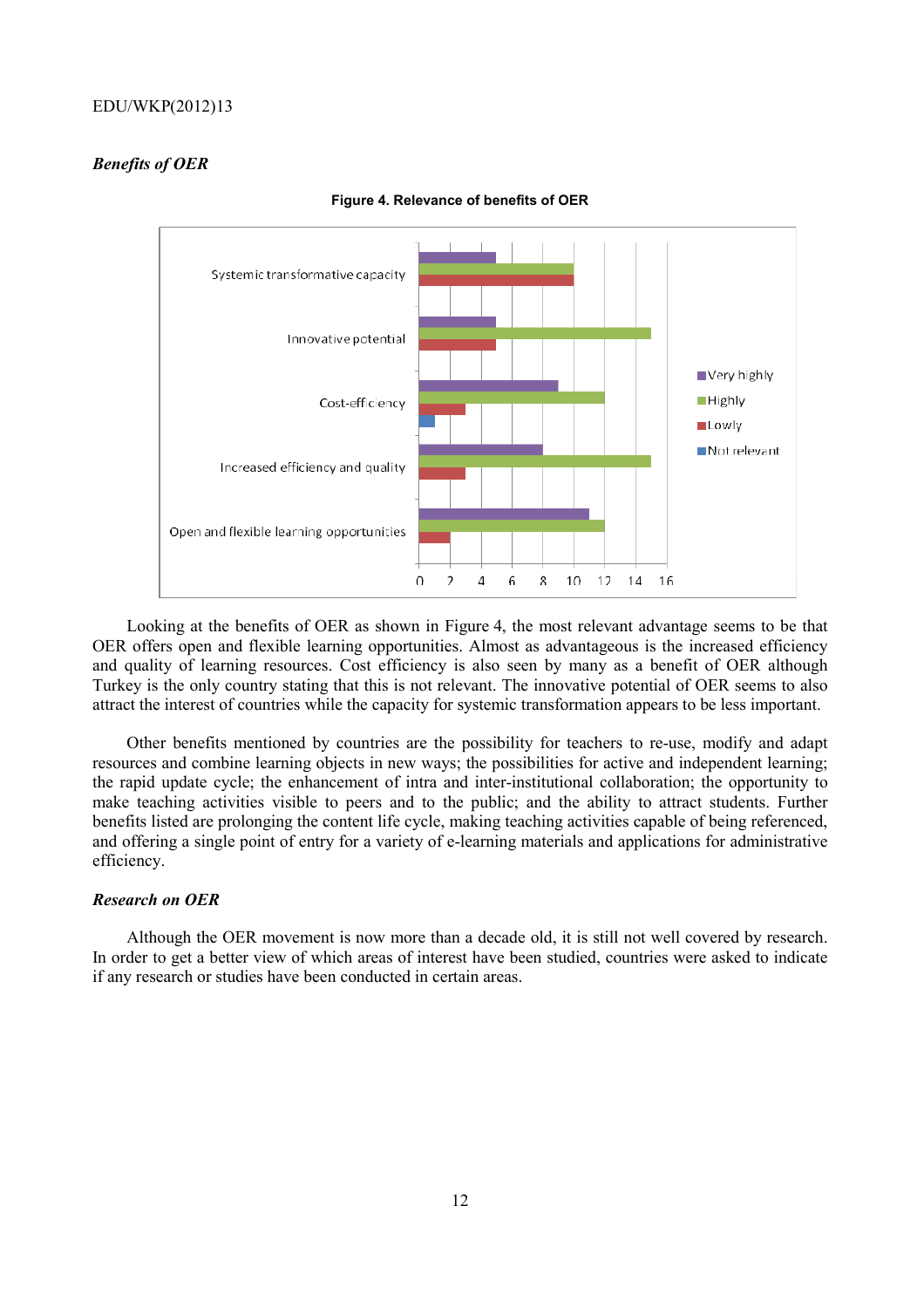

**Figure 5. Studies or research on OER** 

Figure 5 indicates that all the issues in the questionnaire have been addressed by at least some studies or research. Raising the quality of learning outcomes and widening the access to educational opportunities appear at present to be the two areas best covered by research. The contributions of OER to professional development and to lowering the cost of providing educational resources are somewhat less researched. The fostering of self-directed lifelong learning is the least studied among the areas mentioned in the Questionnaire. Although we do not know anything about the scale and scope of these studies, it appears that the OER movement has at least some research supporting its claims regarding the benefits OER offers.

#### *Challenges with OER*

The Preamble (Annex 1) sent out together with the Questionnaire (Annex 2) identified a number of challenges and ways to address them. Countries were asked how relevant these challenges were to them. As can be seen from Figure 6, copyright issues and publishers, together with the sustainability issue, seem to be the two areas of greatest concern for countries, followed closely by the issue of the quality of resources. Turkey was the only country listing copyright issues as not relevant. Connectivity was perceived as the least challenging issue by some countries, while others such as Mexico listed it as a very relevant problem. Internet providers have begun offering broadband services, but the coverage is only available in certain areas and the rates are high.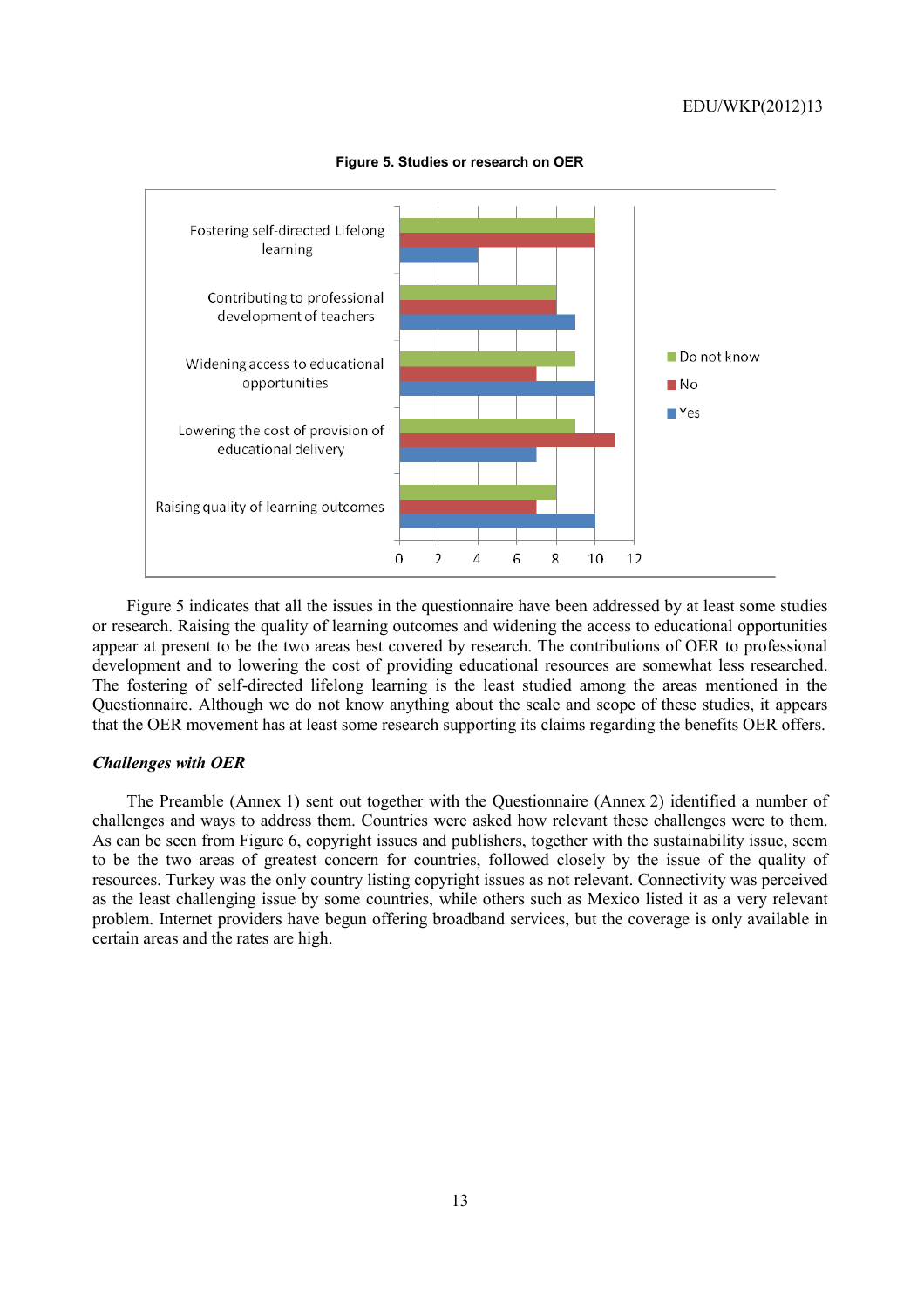

**Figure 6. Relevance of challenges with OER** 

Language and cultural diversity is another area where countries diverge in their opinions. Regarding the language issue, Japan commented that considering the global sharing of resources, it may not be able to contribute since most of its resources are in Japanese; conversely, the benefits to Japan would also be limited.

Israel stated that promoting co-operation among institutions of higher education for the development of learning materials is another highly relevant challenge but that there has recently been a positive trend in this direction.

The United States commented that the challenges mentioned in the Preamble are highly relevant to a portion of its educational community although the level of importance depends on the individual or groups surveyed. Nevertheless, in the view of the United States, all of those challenges can be overcome.

#### *OER in government strategies or policy documents*

Countries were asked if there were references to OER in any educational strategy planning documents or similar texts on the government, state, or regional level. Sixteen countries confirmed that such references exist and gave a long list of examples. Nine countries said they knew of no such references. Three countries did not respond to the question. The list of examples includes documents describing the function and areas of responsibility of the Directorate that handles the educational portal in the Ministry of Education of Greece; the Information Strategy Plan of the Ministry of Education in Korea; the Education Sector Programme and the National Development Plan 2007-12 in Mexico; the *Wikiwijs* Program Plan 2011-13 in the Netherlands; and the National Education Technology Plan in the United States.

The Questionnaire also asked if the ministry of education, or any other public agency, had clear OER strategies or policies. As shown in Figure 7, six countries already have such strategies or policies in place, and seven more were in the process of developing them.<sup>4</sup> There are 11 more countries currently discussing such strategies. Only three countries have not begun any preparations or do not anticipate such strategies to be pursued in the near future.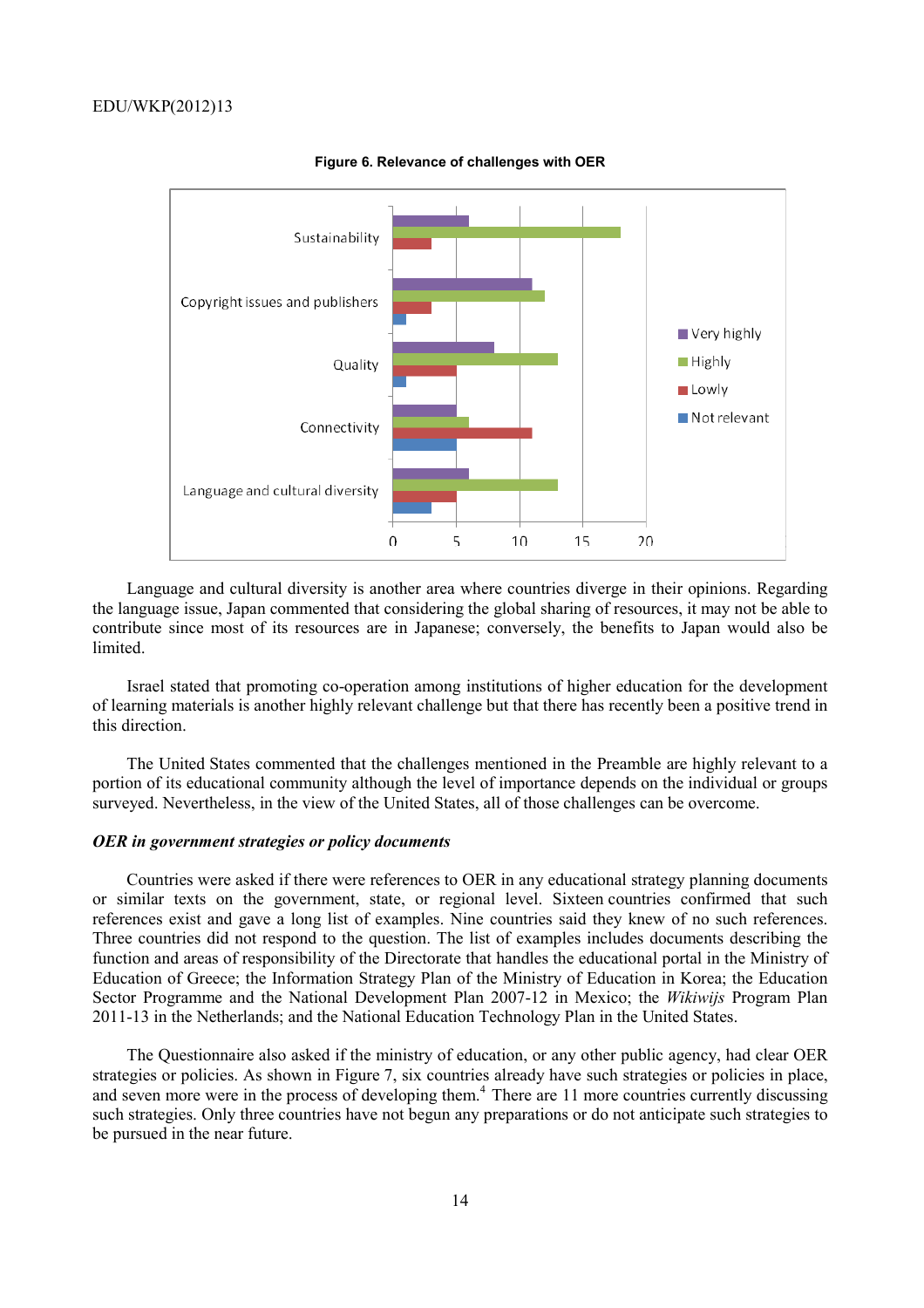

**Figure 7. OER strategies** 

Austria supplemented its reply by saying that their Federal Ministry for Science and Research wants to set up a framework that encourages institutions to develop their own materials and make them available to all students. Canada comments that there is no government strategy at present, but there is discussion going on at the provincial/territorial level. In Mexico, institutions of higher education involved in distance learning are developing an OER strategy. The Netherlands points to its *Wikiwijs* programme as the national strategy. Turkey reports that its General Directorate for Lifelong Learning has currently been separated from the General Directorate of Educational Technologies in order to become more active in OER movement.

#### *Government responsibilities*

Countries were asked to reflect on some paragraphs in the Preamble discussing possible governmental responsibilities and tasks with regard to OER. They were asked to list the three most important of those responsibilities in their view. In the long and relatively scattered list of responsibilities mentioned, four issues stood out. These were: 1) promoting accessibility to learning resources, 2) improving the efficiency or cost effectiveness of education, 3) raising the quality of education, and 4) enhancing the awareness of OER. In summary, countries largely agreed with the discussion in the Preamble.

Other issues mentioned by countries were a) developing and implementing systems for the licensing of OER, b) redefining copyright and intellectual property regulations (Australia, Mexico, and Poland), c) developing technical standards for OER (Israel and Korea), and d) developing connections between OER, non-formal, informal, and lifelong learning (Italy).

Canada commented that, while the federal government has limited responsibility for education in its country, it does have an interest in Canadians possessing the skills they need to succeed. The government wants its labour force to be capable of driving innovation, productivity, and national economic growth. The fiscal impact of learning system costs on federal programs and expenditures (*e.g.* student loans, tax credits, transfers) is also a concern as is ensuring that governmental programs support and promote the learning innovation efforts of educators, learning institutions, and provincial governments.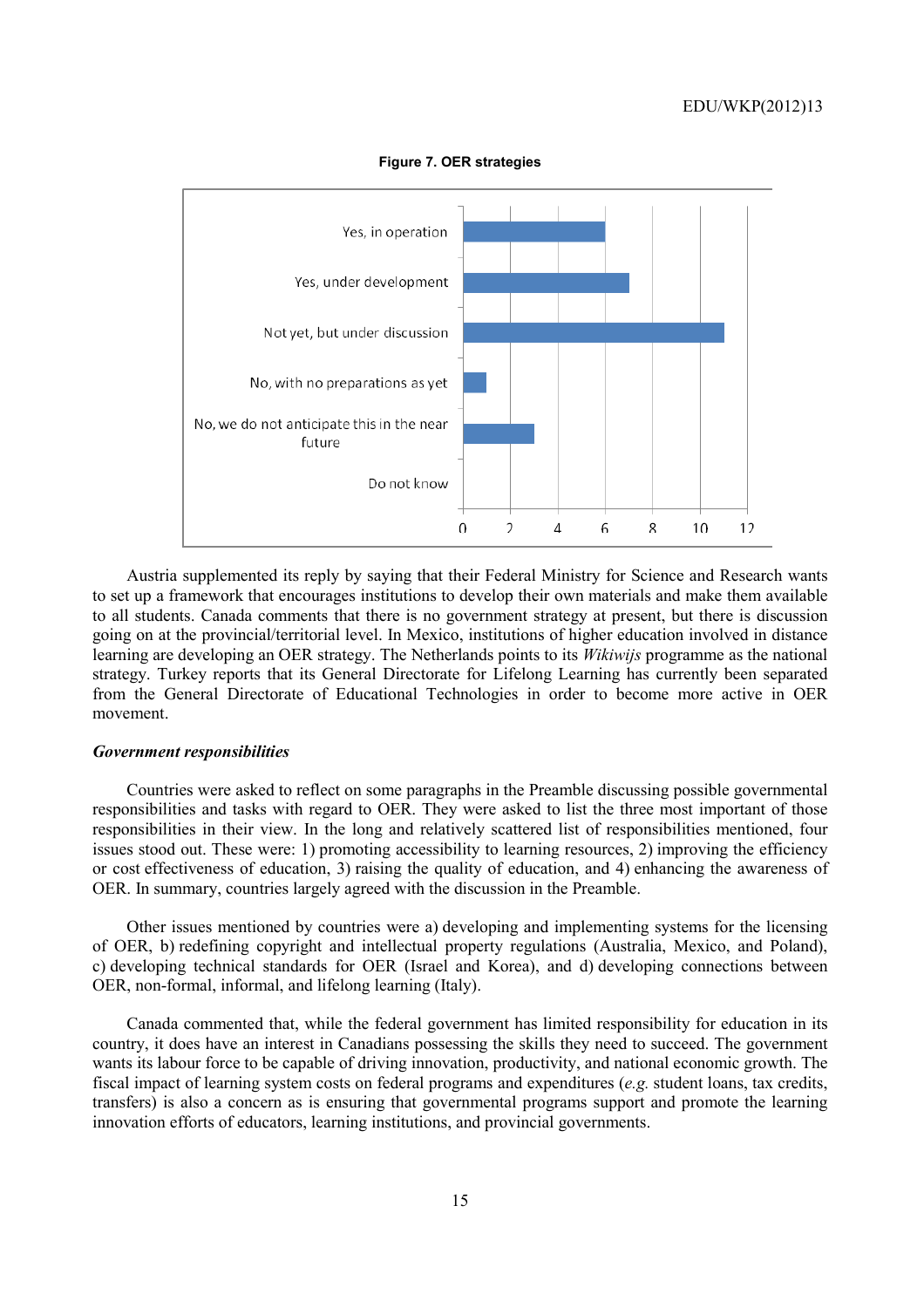# **Conclusions**

Almost all OECD member countries indicate that they are in one way or another active in the area of OER, mostly by involvement with specific projects or programmes or through the initiative of institutions or engaged individuals. Several countries, especially those with federal systems, indicate that they have insufficient knowledge about the OER activities in their educational institutions. The most frequently cited policy reason for OER activity is the desire to increase access to high-quality learning materials.

In contrast to the conventional understanding that situates OER mainly on the post-secondary educational level, OER activity seems to be spread across the educational spectrum in the view of officials responding to the Questionnaire.

The majority of countries surveyed indicated that governments take great responsibility over the production, financing and distribution of educational resources although most countries have little information about whether these resources are also available in digital formats. Countries indicate that the use of licensing (CC licenses in particular) is well distributed. Nevertheless, precise information in this regard is generally lacking.

Countries attach a high importance to the cited benefits of OER. OER offers open and flexible learning opportunities. Almost equally appreciated is the cost efficiency of OER as well as the possibility of increased quality in learning resources and the increased flexibility that OER can offer.

Policy-relevant research on OER exists in some countries, but here again precise information is often lacking. At present, the two areas best covered by research are raising the quality of learning outcomes and the widening of access to educational opportunities.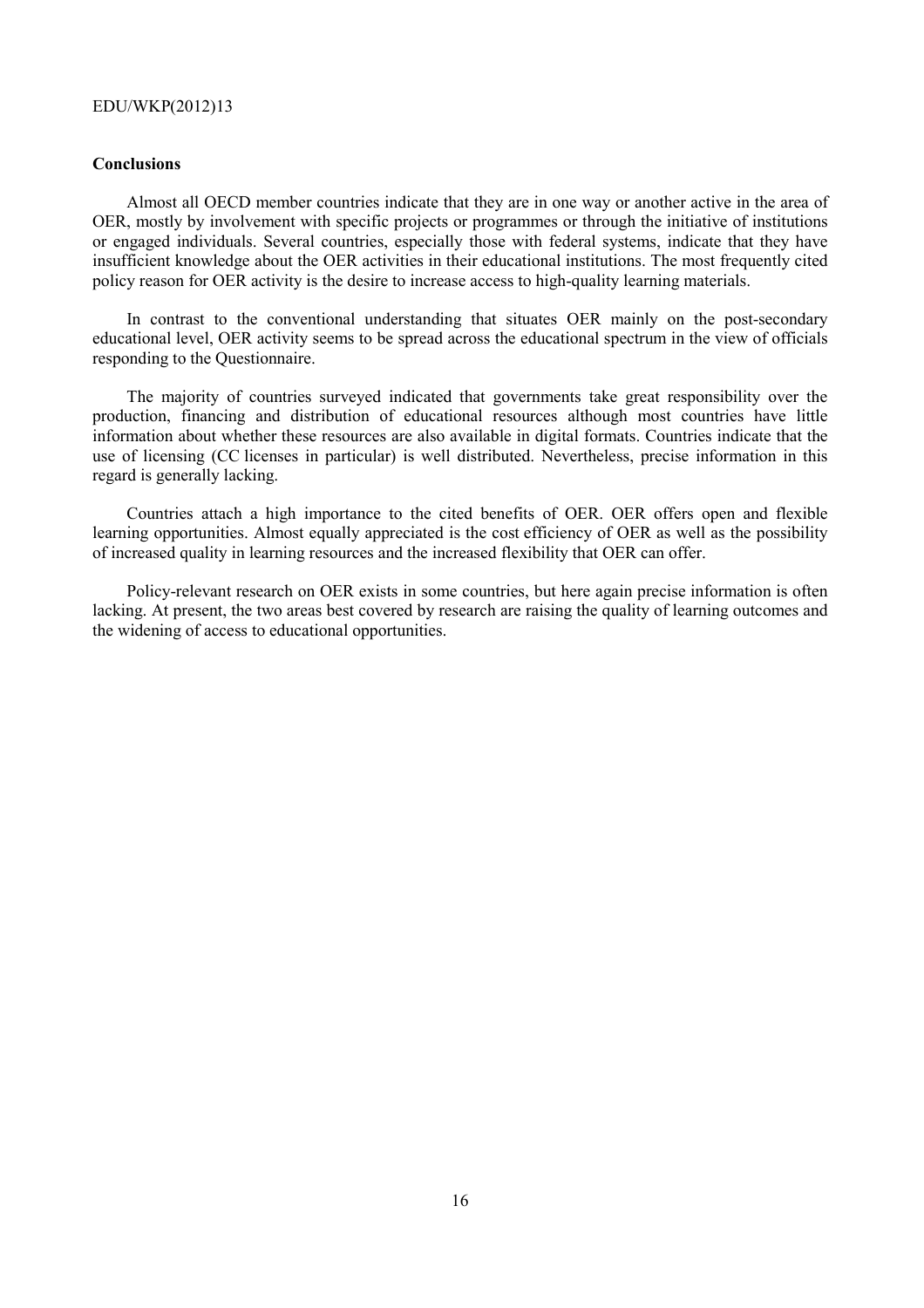# **NOTES**

- <sup>2</sup> The following OECD member countries responded to the Questionnaire: Australia, Austria, Belgium (Fl), Canada, Chile, Czech Republic, Finland, France, Germany, Greece, Hungary, Iceland, Israel, Italy Japan, Korea, Mexico, the Netherlands, Norway, Poland, Portugal, Slovak Republic, Slovenia, Sweden, Switzerland, Spain, Turkey, and the United States.
- <sup>3</sup> ISCED: International Standard Classification of Education www.uis.unesco.org/Education/Pages/internationalstandard-classification-of-education.aspx.

<sup>4</sup> Austria has checked two boxes – both "yes, in operation" and "yes, under development".

<sup>&</sup>lt;sup>1</sup> OECD's Centre for Educational Research and Innovation (CERI) www.oecd.org/edu/ceri.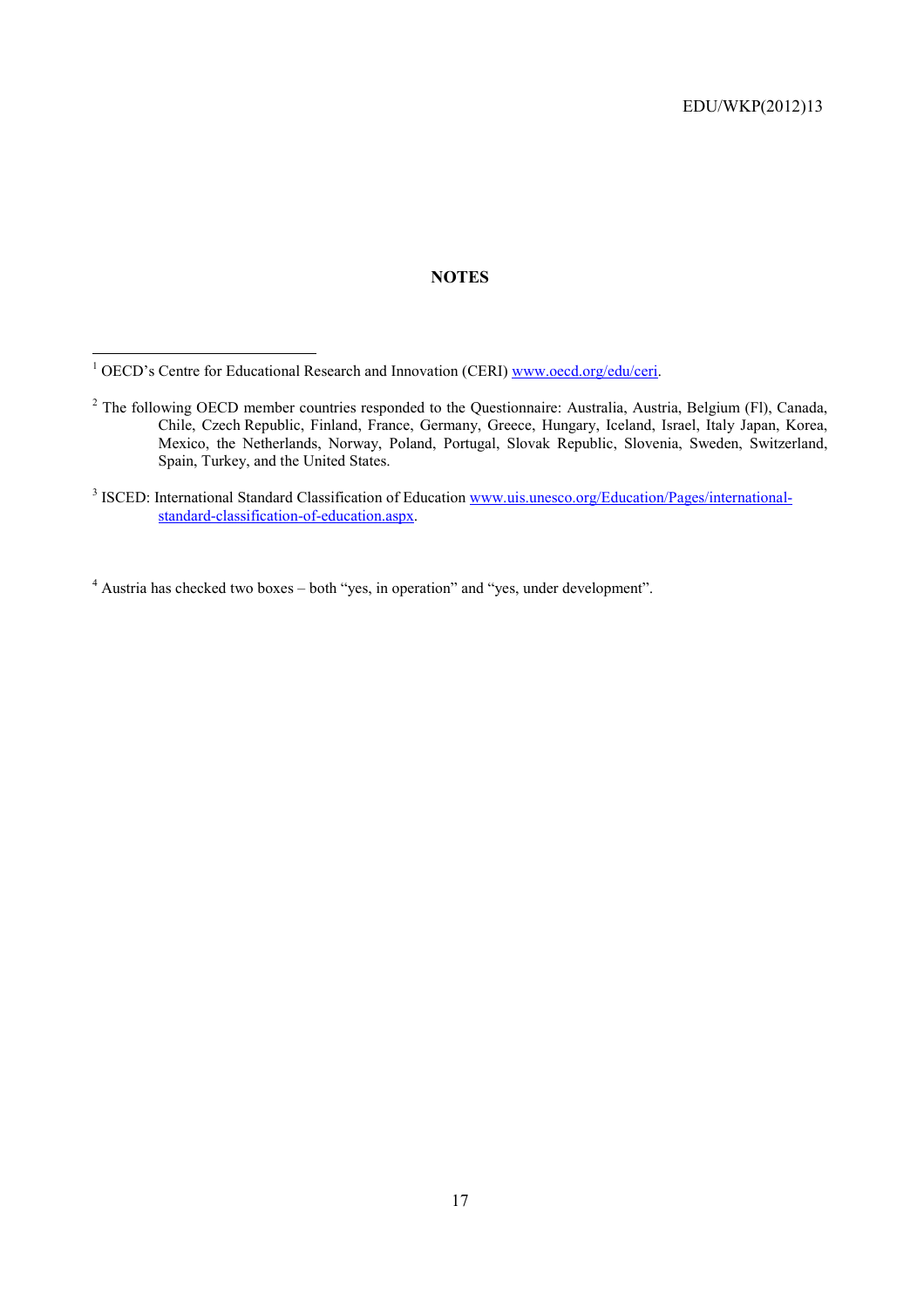# **ANNEX 1.**

## **PREAMBLE**

#### **Introduction**

Open Educational Resources (OER) offer the prospect of an innovative and powerful approach to the development, dissemination and utilisation of knowledge. This has become manifest in a time when knowledge-based societies are maturing in the developed world. Emerging economies strongly depend on knowledge for their innovation agenda as well, and developing countries are bound to expand and improve their educational systems.

Taking into consideration this observation and the previous OECD work on OER and the CERI publication *Giving Knowledge for Free – the Emergence of Open Educational Resources* (2007),<sup>5</sup> the OECD Education Policy Committee (EDPC) was invited by the United States Delegation in its April 2011 meeting to develop an OECD instrument on OER. $<sup>6</sup>$  From the possible OECD instruments a</sup> Recommendation<sup>7</sup> or Declaration<sup>8</sup> is envisaged. The purpose of such OECD Declaration or Recommendation would be to express the commitment of OECD member countries that they will freely share by electronic means all learning, training, and educational materials produced or paid for by their respective governments for public use in their countries with others around the world.

The first step in this process is information gathering in order to provide a solid basis for designing such an OECD instrument. Given the context described in this preamble all EDPC members are urgently invited to take part in this information-gathering activity by responding to the questionnaire in the second part of this document.

#### **What are Open Educational Resources?**

Open Educational Resources are digital learning resources offered online (although sometimes in print) freely and openly to teachers, educators, students, and independent learners in order to be used, shared, combined, adapted, and expanded in teaching, learning and research. They include learning content, software tools to develop, use and distribute, and implementation resources such as open licences. The learning content is educational material of a wide variety, from full courses to smaller units such as diagrams or test questions. It may include text, images, audio, video, simulations, games, portals, and the like.

#### **The OER movement**

The OER movement had its origins around 2000 and gained considerable visibility and momentum as the prestigious Massachusetts Institute of Technology (MIT) launched its large-scale OpenCourseWare (OCW) programme in 2001. UNESCO recognised the potential of OER for developing countries and coined the term Open Educational Resources in 2002, becoming an important player in raising global awareness as well as acting as a strong advocate of OER in the context of the Education for All movement. The William and Flora Hewlett Foundation has been instrumental in the OER movement through financial support and advice to numerous OER projects around the world. In 2005 the OpenCourseWare Consortium was established, which currently has over 300 education institutions and associated organisations in almost 50 countries as members.<sup>9</sup> Also the Commonwealth of Learning should be mentioned as an important actor in the global OER movement. $10$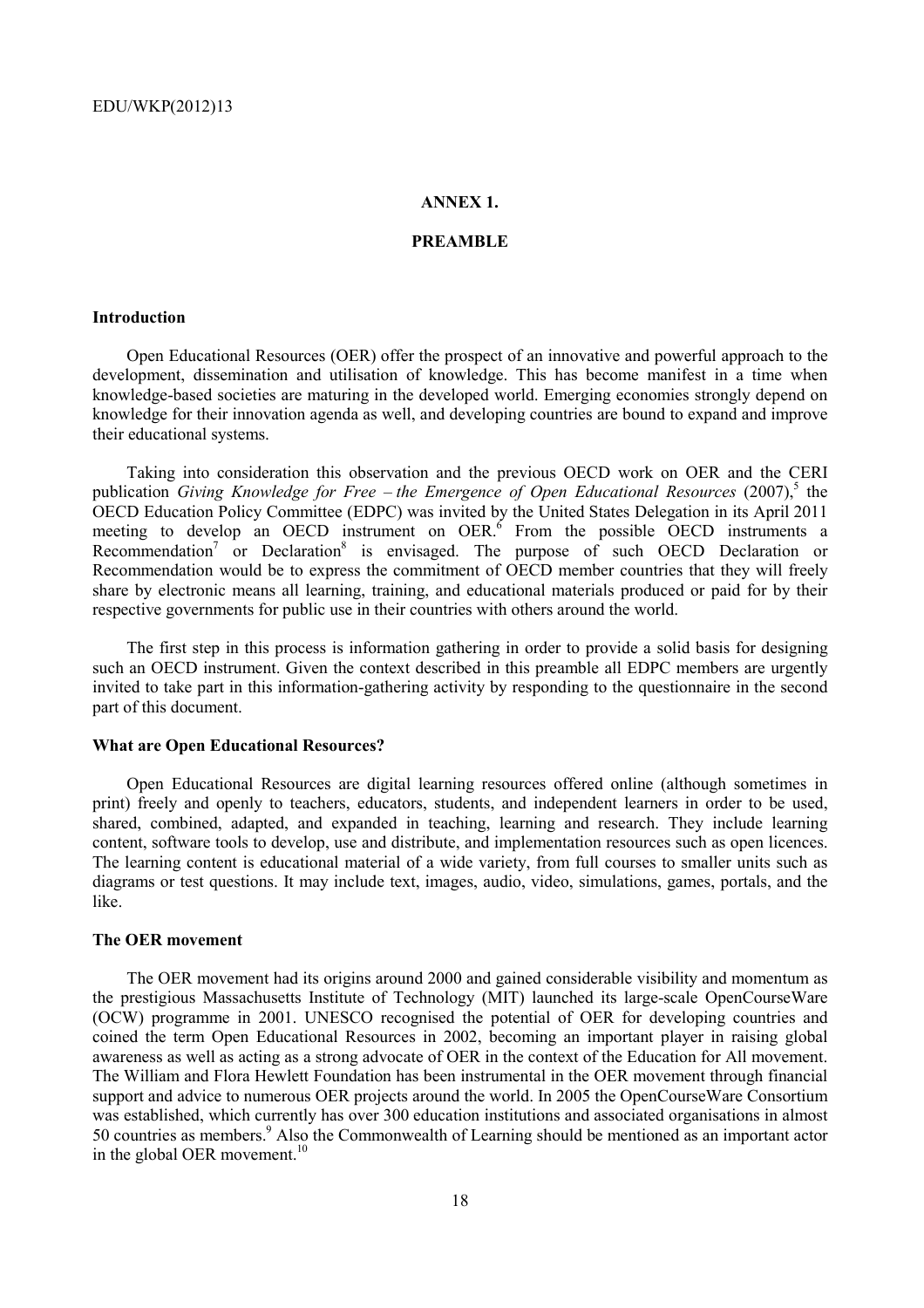In 2006, the Open Universities of the United Kingdom and the Netherlands engaged in a significant way in the OER movement, offering OER learning materials for independent learners. In 2007, the Cape Town Open Education Declaration was published,<sup>11</sup> more or less similar to the  $(2003)$  Berlin Declaration on Open Access to Knowledge in the Sciences and Humanities. And in 2010, the first two UNESCO Chairs in OER were established in Canada and the Netherlands.<sup>12</sup>

During the first decade most initiatives were undertaken by innovative individuals and higher education institutions. There was an important expansion of OER initiatives in many countries, in different educational sectors, and with diverse objectives and approaches. Now, at the beginning of the second decade, there are promising signs of the development of national OER strategies and policies.

#### **Drivers**

There are technological, economic, social, and legal drivers behind the expansion of the OER movement. Educators and researchers relish the chance to exploit new broadband capabilities, improved technologies for creating and distributing content, and greater interactivity. The cost of these technologies is dropping. Sometimes the driver is competition with other institutions, using OER to attract new students and to improve public relations. But, most importantly, there is a strong sense in different parts of the educational community that OER offers a major opportunity to promote the notion of sharing knowledge as a public good.

# **Benefits**

#### *Open and flexible learning opportunities*

OER offer a broader range of open and flexible learning opportunities, thereby facilitating informal and lifelong learning. The ease of access to high quality and relevant learning materials for any individual may promote broader participation in education. The use of OER is not restricted to distance education or e-learning since OER can also find their way in more traditional learning environments where they can help to enrich the learning experience. OER also has a strong social purpose since they can bring learning opportunities to hitherto disadvantaged and excluded groups of learners while they also help to mitigate the isolation of the diaspora of scholars.

#### *Increased efficiency and quality of learning resources*

The sharing and use of OER may result in increased efficiency and quality in the development of new materials, courses, or programmes. Collaboration and sharing of learning resources over the World Wide Web and the continuous potential revision of these materials not only keep them up-to-date and relevant, compared with resources that are published in more traditional ways, but their exposure to large communities of learners and educators also enhances their quality. Teachers have easier access as well to high-quality learning resources.

#### *Cost-efficiency of OER*

OER may also increase efficiency by reducing duplication and promote inter-institutional collaboration and sharing. High-quality learning resources are produced and shared at lower cost as a result of OER. Typically, OER also drastically reduces the cost of accessing learning resources for students, teachers, and institutions.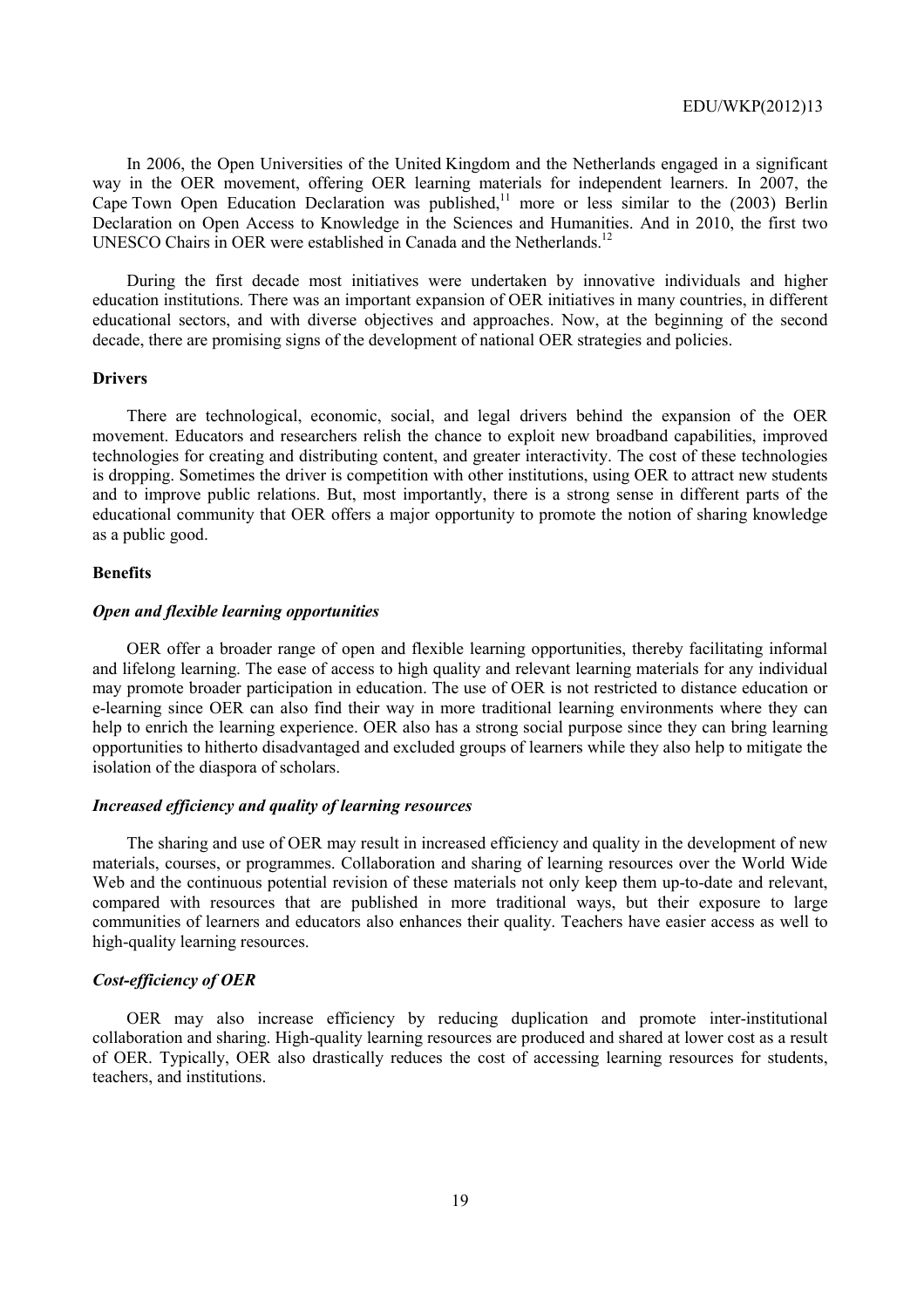#### *The innovative potential of OER*

Because OER can be continuously adapted, reshaped, and transformed, learners become active participants in education by actively constructing what is learned, not by passively absorbing what has been prepared. But also the boundaries between learners and teachers become blurred as learners also engage in the process of continuous improvement of the learning resources. As the history of OER over the past decennium has shown, the existence and increased availability of OER also force educational institutions to transform their educational practice by investing more in the high-quality delivery of educational services than in the mere production of content.

#### *Systemic transformative capacity*

Using, producing, and sharing OER has benefits for individual learners, teachers, institutions, countries, and the global community at large. In fact, it can be seen as a systemic transformation in itself since it affects all parts of the educational system. To individual learners, OER offers open and flexible learning opportunities, and it increases and enlarges participation in education. To teachers, the production, sharing, and use of OER may result in increased professional recognition as well as in increased efficiency and quality in the development of new materials, courses, or programmes. To educational institutions, investment in an OER programme could attract new students and build the reputation of the institution at home and abroad. The release of OER increases transparency, which in turn promotes increased quality in materials. OER may also increase efficiency by reducing duplication, and promote inter-institutional collaboration and sharing. To countries, a nationwide approach to OER may result in increased support for open and flexible learning models in regular education, promotion of inter-institutional sharing and co-operation, reduced costs through the reduction of duplication of effort across institutions, improved accessibility of the educational system, and enhanced quality of the learning content base. To the global community OER promises the opportunity to share knowledge and expertise among different cultures and, more specifically, on global issues.

### **Challenges and answers**

#### *Language and cultural diversity*

At present most of the OER learning materials are in English and from Anglo-Saxon countries, which raises the risk of linguistic and cultural hegemony. However, substantial efforts have already been put into translation, adaptation, and localisation for other cultural settings, for example, in China. Moreover, the volume of OER learning materials available in other languages (Spanish, Portuguese, French, and many others) and originating in diverse cultural contexts is growing significantly. Both processes contribute to a considerable increase in language and cultural diversity and global use. Since everyone can contribute to the global pool of resources, it can also be argued that there is a national responsibility to contribute to sharing the world's knowledge. Furthermore, scholars from the developing country diaspora could make a significant contribution by reframing their expanded knowledge into their original cultural context.

# *Connectivity*

It is true that ease of connectivity is unequal around the globe. Learners and institutions in regions with no, low, or prohibitively expensive connectivity may obviously find it more difficult to access OER. Local measures of adaptation and facilitation may reduce this situation, even if not eliminating the problems completely. Moreover, it is only a matter of time before connectivity will be available in many more parts of the world, with a leapfrogging to the use of mobile wireless networks.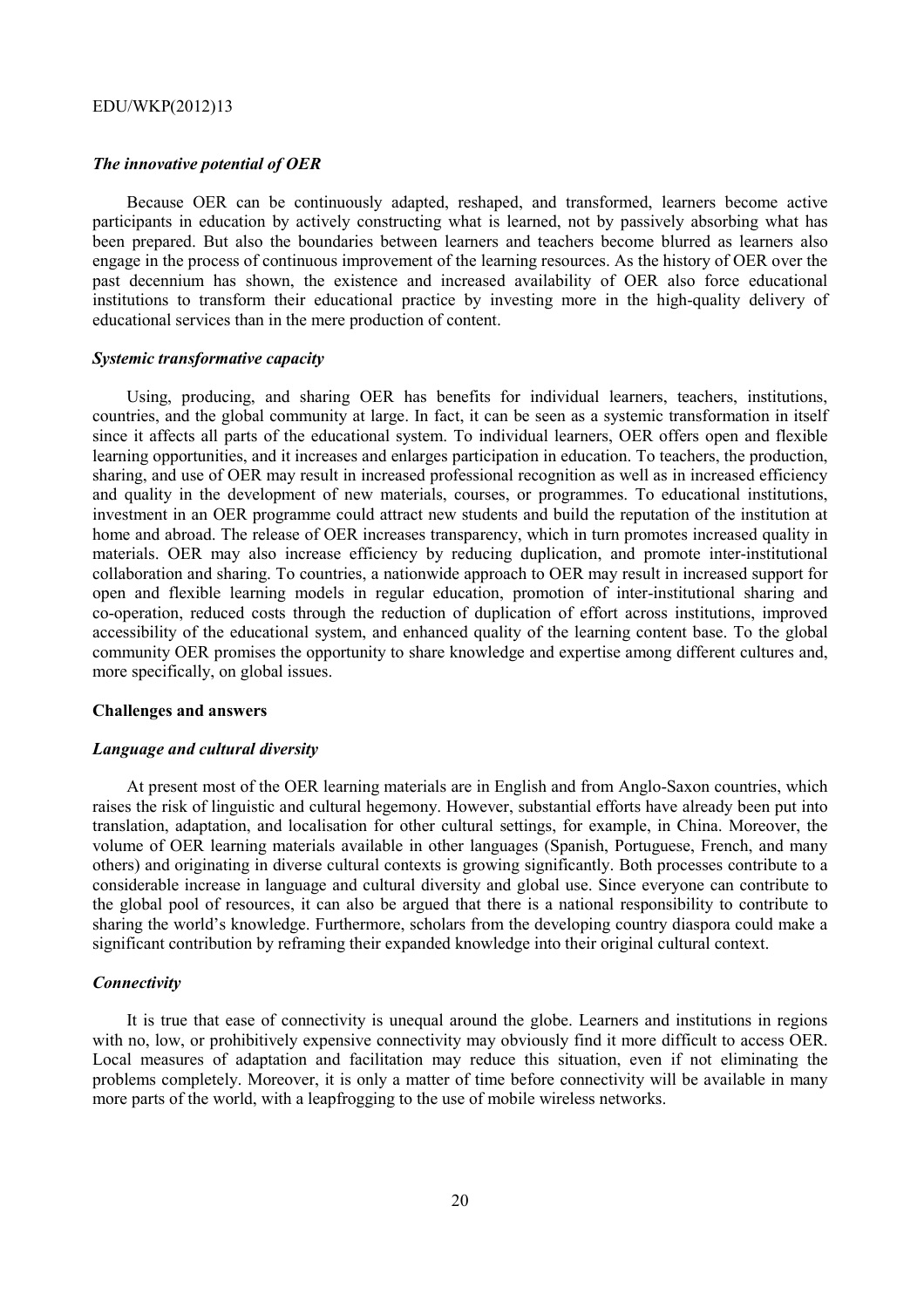#### *Quality*

It is sometimes suggested that materials given away for free cannot be of high quality. But many of the institutions involved in OER so far seem to have high reputations internationally or in their own countries. Moreover, new ways of assuring and assessing quality are being developed, in co-existence with traditional quality assurance methods and mechanisms, some of them being copied from other parts of the open digital movement. Peer review of OER learning materials can be combined with user comments and ratings on the web. Adoption by recognised bodies in specific disciplines also offer great added value in this respect. Philanthropic organisations and National Governments have begun to address the criticisms of OER quality. The William and Flora Hewlett Foundation has commissioned the development of commercial grade content (textbooks) for community colleges in its Community College Access Project. The United States government through the issuance of its TAA SGA has also requested the development of materials of the highest quality. Because the content created in both of these initiatives will be licensed under a Creative Commons Attribution (CC-BY) license, it will be easily re-purposable for other educational sectors like secondary, university and the lifelong learner.

#### *Copyright and publishers*

While information technology makes it possible to replicate and distribute content worldwide at almost no cost, legal restrictions on the re-use of copyrighted material is a constraint. Frustrated by this obstacle, academics, teachers and learners worldwide have started to use open licences and to create a space in the Internet world – a "creative commons" – where people can share and reuse copyright material without fear of being sued. Copyright owners agree or give permission for their material to be shared through a generic licence that gives permission in advance. Creative Commons<sup>13</sup> offers a set of licences for this purpose. The licensing model is now ported into the legal framework of 70 countries across the globe, and its use is growing exponentially.

The fact that the learning materials are available for free does not necessarily mean that OER threatens textbook publishers. Visionary and innovative publishers – both established ones and new players – are developing new business models around free content, linking OER with closed educational content and with learning services to be paid for. To facilitate such development, the most suitable Creative Commons licence is the most open one: CC-BY. This licence gives the maximum interoperability, so that commercial educational products and learning services can co-exist with OER.

#### *Sustainability*

Publishers are not alone in being challenged to build their business on new sustainable models. Educational institutions face their own financial sustainability struggle. Pilot projects and small-scale activities can be undertaken with dedicated project funding. The difficulty comes with large-scale initiatives and a possible conversion of all materials to OER, which require a substantial budget for the development and ongoing maintenance of the materials. There are different financial approaches to ensure the sustainability of an institutional OER effort, and some institutions have managed to do so. However, there is no clear-cut general solution. This bottleneck could be overcome if governments were to create the appropriate conditions and incentives for OER in their national educational systems, such that bottom-up institutional approaches and top-down governmental policies would come together.

# **National policy perspectives**

# *Emerging national OER strategies and policies*

India was the first country to embrace OER for a nationwide approach with its Report to the Nation 2007 of the National Knowledge Commission.<sup>14</sup> It launched a national E-content and Curriculum Initiative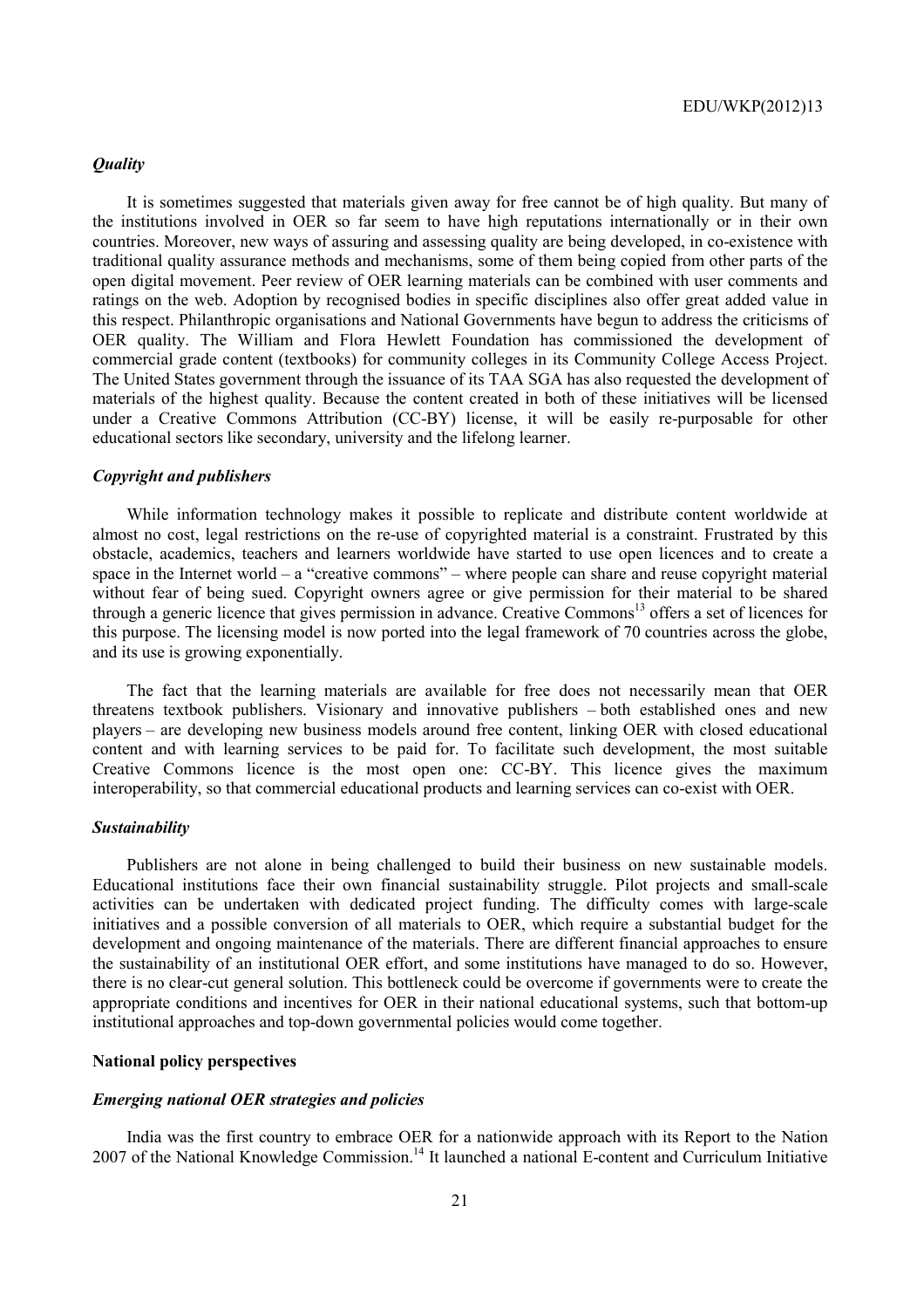that has been followed up with a large variety of OER activities and projects. In 2009 the Minister of Education of the Netherlands launched the national *Wikiwijs* Program, which aims to mainstream OER in all educational sectors.<sup>15</sup> The Program runs from 2009 until 2013 with a budget of EUR 8 million. And in 2011, the United States Departments of Labor and Education announced a four-year program to create OER for community colleges and career training, with a budget of USD 2 billion.<sup>16</sup>

Other countries have introduced specific measures, provision for collaboration and financial support to promote OER, or are considering a national approach to OER. Just mentioning a few (in alphabetical order), they include Brazil, China, Indonesia, Japan, Korea, Poland, South Africa, Turkey, United Kingdom, and Vietnam. Countries are taking different approaches in their OER policy development, but they are largely gradual. Some target a specific educational sector to start with (*e.g.* secondary or higher education); others focus on one or several disciplines (*e.g.* modern languages, mathematics, computer science, or health). A common view was that mainstreaming OER would require a long-term, step-by-step process, however, economic pressures on public sector education across the globe have accelerated the OER mainstreaming timeline.

#### *Government responsibilities*

If governments reflect on their threefold responsibility for education, that is, to promote and ensure its quality, its accessibility, and its efficiency, OER could prove to be an interesting option. It could be hypothesised that improvement in one of the three dimensions inevitably leads to deterioration in one or both of the other dimensions, at least under unaltered circumstances and conditions. The introduction of OER at the system level promises to facilitate the improvement along all three dimensions simultaneously: *quality* – by involvement of many experts and users in various roles; *accessibility* – by free online availability of learning materials; and *efficiency* – by not replicating other's efforts. And there is an important additional dimension – *innovation*.

It should be noted that mainstreaming OER through a national strategy does not necessarily presuppose an increase in the national education budget; it may only require a limited budget reallocation. Such a reallocation may place governments in a better position to fulfil their overall threefold responsibility for the quality, accessibility, and efficiency of education. Moreover, if they assume overall responsibility for OER, sustainability at the system level may be achieved, rather than leaving the responsibility for the sustainability of their OER initiatives to individual institutions.<sup>17</sup>

A national OER policy could also make an important contribution in implementing the OECD Skills Strategy,<sup>18</sup> helping both OECD countries and non-member countries to accomplish the six objectives in the strategy: responsiveness, quality and efficiency in learning provision, flexibility in provision, transferability of skills, ease of access, and low costs of re-entry.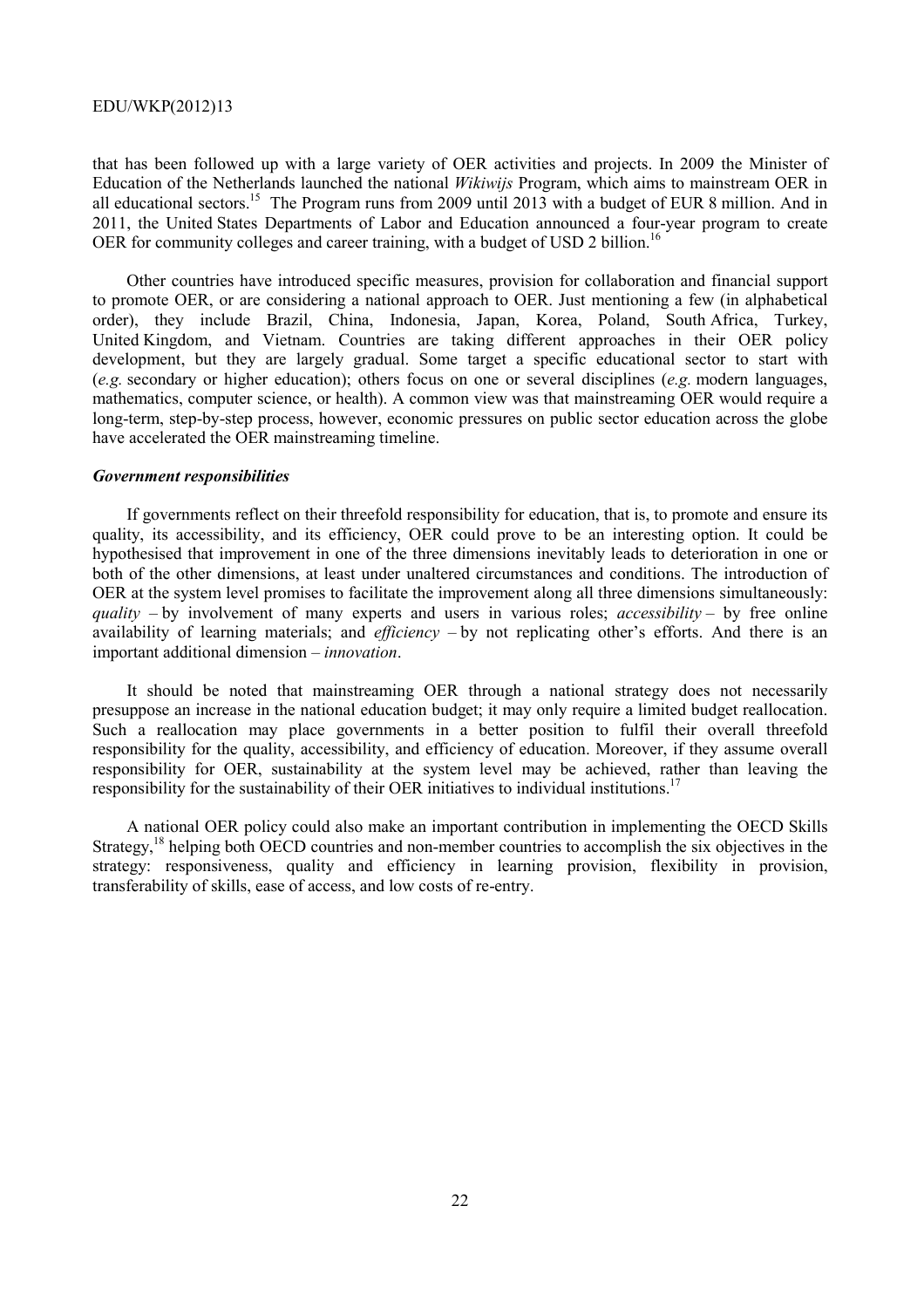# **ANNEX 2.**

# **QUESTIONNAIRE**

# **Instructions**

- 1. You are invited to include in your response additional documents or links to information on the web. Please specify the questions the documents address, as well as relevant page numbers.
- 2. Feel free to give further explanation or comments to your replies in the area reserved for that after each question.
- 3. Do not hesitate to tick off multiple answers when appropriate or necessary.

Country: Click here to enter text.

Name of respondent: Click here to enter text.

Function of respondent: Click here to enter text.

Is your country **active** in the OER movement?

 $\Box$  Yes, through initiatives by institutions and engaged individuals

- $\Box$  Yes, through specific projects or programmes with dedicated public funding
- $\Box$  Yes, through specific projects or programmes with dedicated private funding
- $\Box$  Yes, through government initiatives including specific measures and incentives
- $\Box$  Yes, otherwise. Please specify:

Click here to enter text.

 $\Box$  No, not really

 $\Box$  Do not know

# Do you have any additional comments?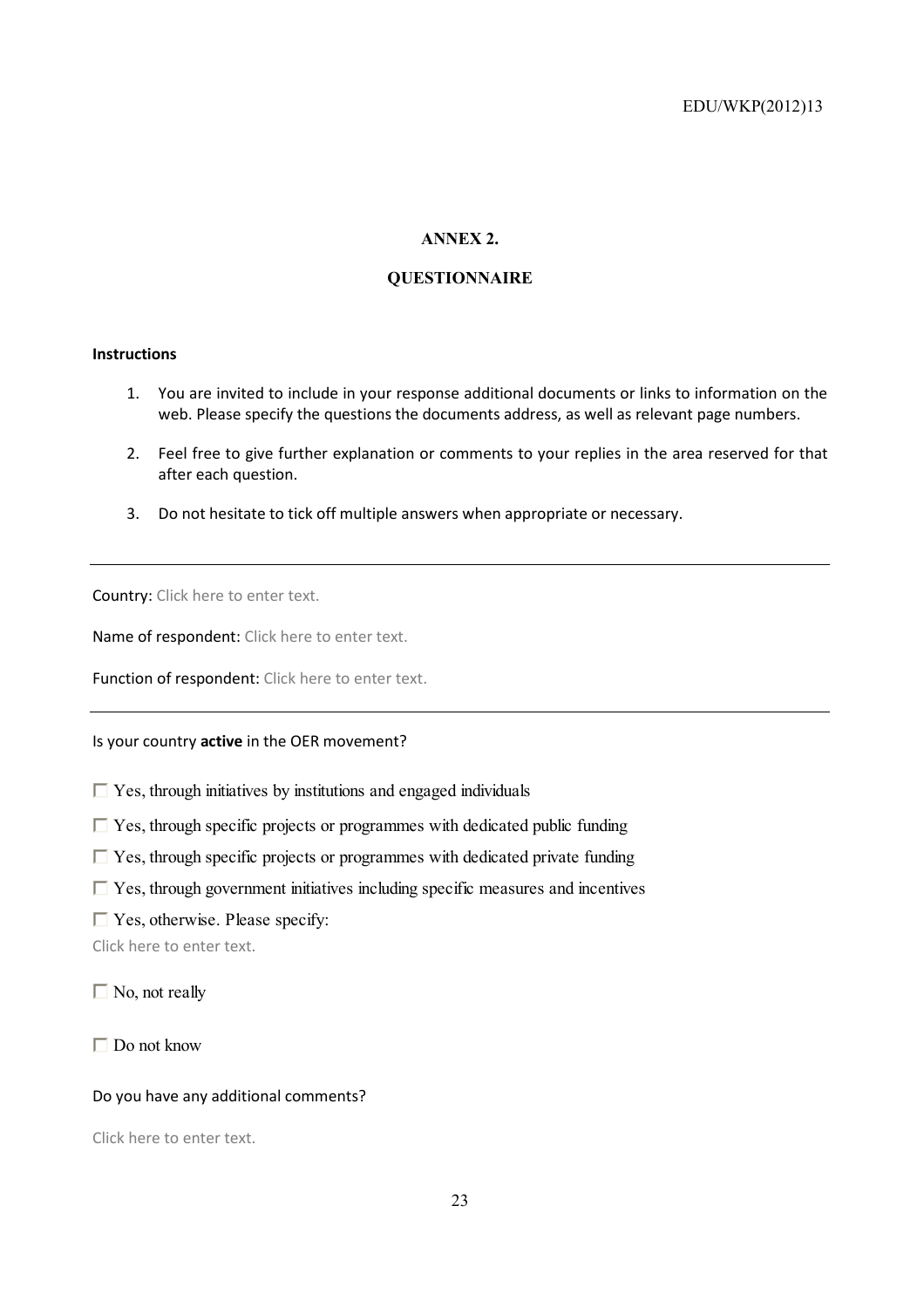If the answer to Question 1 is 'Yes', please specify the main policy **arguments** which convinced your country to be active in the OER movement.

Click here to enter text.

# Do you have any additional comments?

Click here to enter text.

If the answer to Question 1 is 'Yes', can you specify the **level of activity** for each of the following educational subsectors?

|                                       | Non-existing | Low | High | Very high |
|---------------------------------------|--------------|-----|------|-----------|
| Primary education (ISCED 1)           |              |     | ш    |           |
| Lower secondary (ISCED 2)             |              |     | п    |           |
| Upper secondary (ISCED 3)             |              | U   | п    |           |
| Post-secondary/not tertiary (ISCED 4) |              |     | п    |           |
| Tertiary (ISCED 5)                    |              |     |      |           |

# Do you have any additional comments?

Click here to enter text.

If the answer to Question 1 is 'No', please specify the main policy **objections** or reasons which prevented your country to deploy any activity so far in the OER movement.

Click here to enter text.

# Do you have any additional comments?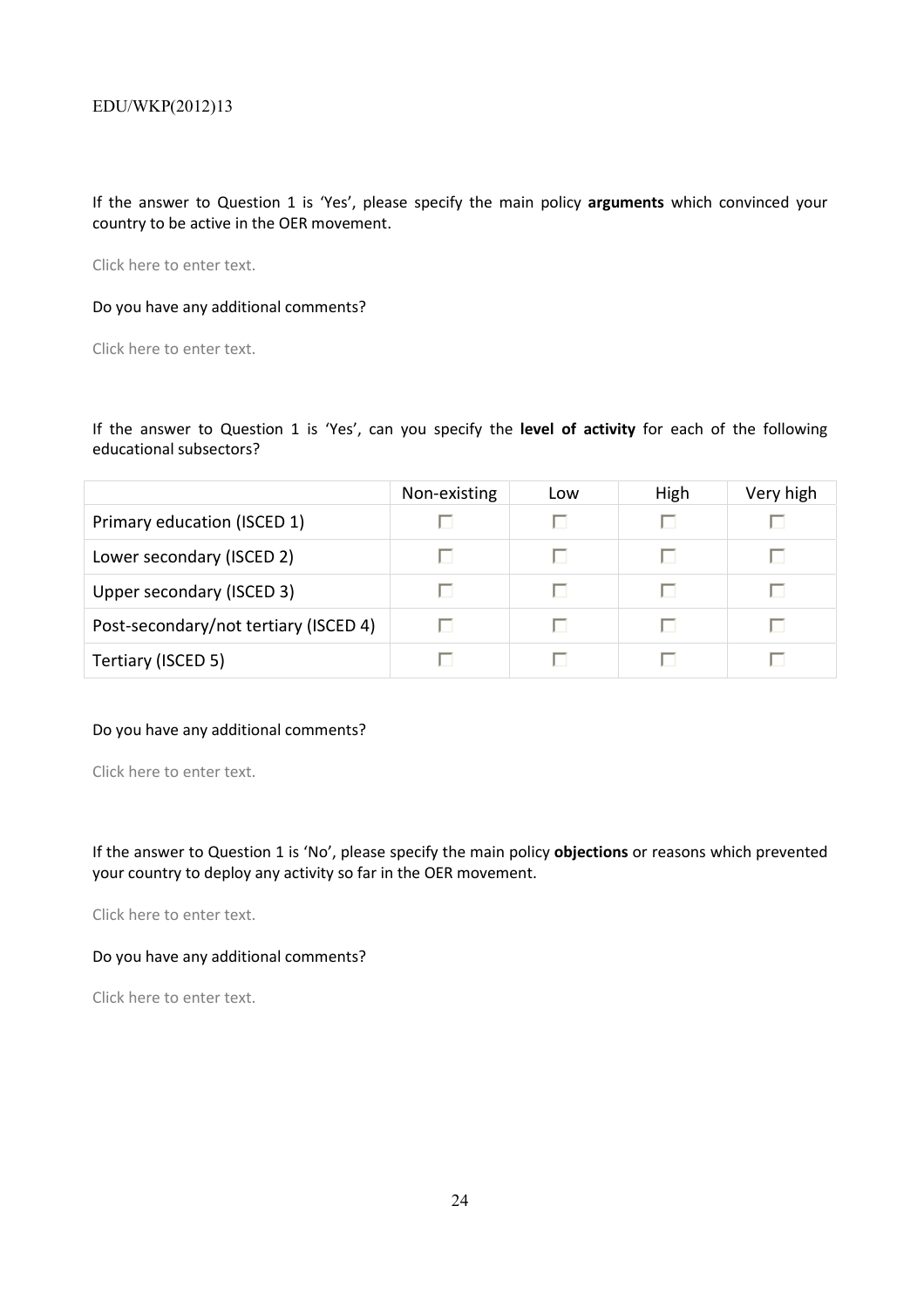If the answer to Question 1 is 'No', are there indications that your country will become an active player in the OER movement in the **near future**?

 $\Box$  Yes, by explicitly stimulating initiatives in this field

- $\Box$  Yes, by introducing subsidy programmes or project funding
- $\Box$  Yes, by developing a dedicated governmental action plan
- $\Box$  Yes, otherwise. Please specify:

Click here to enter text.

 $\Box$  No, not yet but it could well develop into a priority in the medium-term future

 $\Box$  No, we do not expect this to be or to become a priority

Do you have any additional comments?

Click here to enter text.

If the answer to Question 5 is 'Yes', please specify the main policy **arguments** which convinced your country to become active in the OER movement in the near future.

Click here to enter text.

Do you have any additional comments?

Click here to enter text.

If the answer to Question 5 is 'No', please specify the main policy **objections** or reasons which prevent your country to deploy any activity in the OER movement in the near future.

Click here to enter text.

#### Do you have any additional comments?

Click here to enter text.

This question refers to **learning materials** such as textbooks as well as other learning materials (but not including learning materials prepared by teachers for use in their own school). In some countries such materials are produced by public agencies. In other countries, the materials are produced by commercial publishers but paid for or subsidised by public means. Finally, in some countries commercial publishers produce and publish learning materials in a competitive market.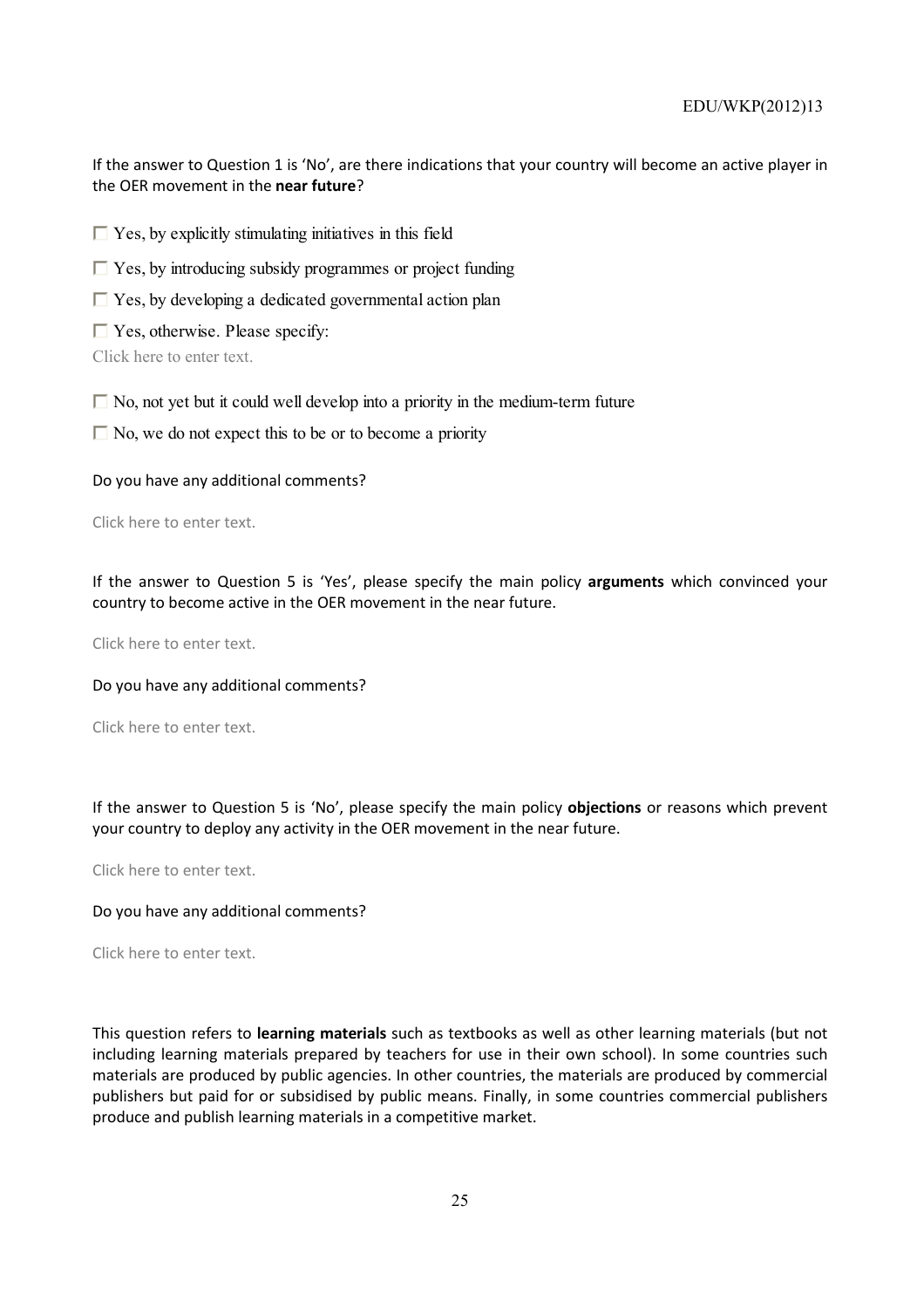In your country to what extent are learning materials produced or paid for by public expenditure, directly or indirectly?

 $\Box$  Exclusively

 $\Box$  To a large extent

 $\Box$  To a minor extent

 $\Box$  Not at all

□ Do not know

Do you have any additional comments?

Click here to enter text.

Of the learning materials partly or fully produced or paid for by public expenditure, what is your rough estimate of the percentage that is available in **digital format**?

Estimate %

 $\Box$  Do not know

Do you have any additional comments?

Click here to enter text.

What is your rough estimate of the percentage of such digital learning materials in the public domain (referred to in 0) that is offered as **Open Educational Resources** (OER)?

Estimate %

 $\Box$  Do not know

Do you have any additional comments?

Click here to enter text.

What is the situation regarding the **licensing** of such OER in the public domain in your country?

Most OER offered in my country are licenced under Creative Commons licences.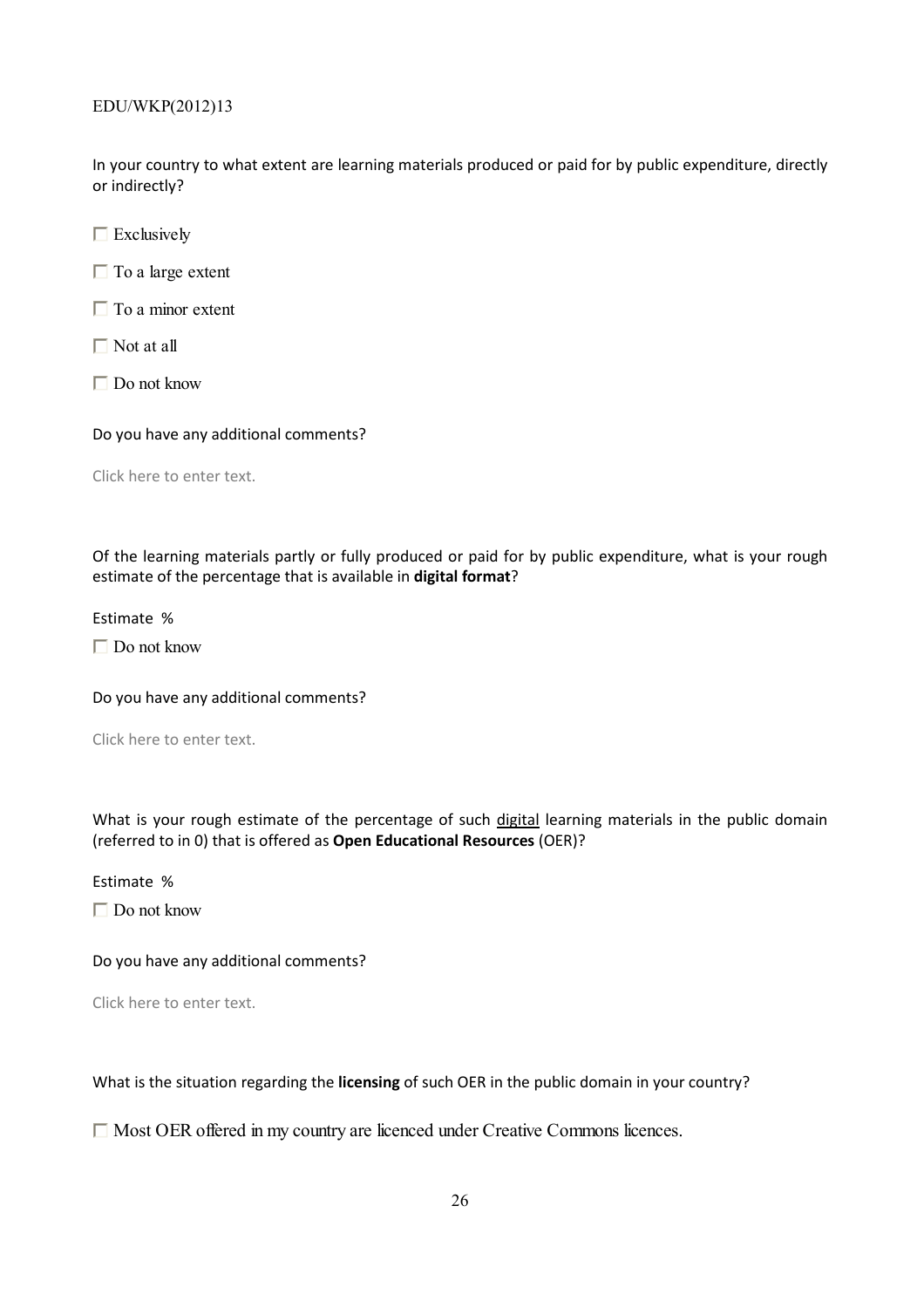If you happen to know which CC licence is most commonly used, please specify: Click here to enter text.

 $\Box$  Most OER offered in my country are licenced under other than CC licences

If you happen to know which licence is most commonly used, please specify: Click here to enter text.

- $\Box$  Only some OER are protected by CC or other licences
- $\Box$  Most OER are not licenced
- $\Box$  Do not know
- Do you have any additional comments?

Click here to enter text.

The Preamble above refers in paragraphs 9 to 13 to a number of potential **benefits** of OER. You may think of other benefits as well. How relevant is each of these benefits for your country?

|                                                           | Not relevant | Lowly | <b>Highly</b> | Very highly |
|-----------------------------------------------------------|--------------|-------|---------------|-------------|
| Open and flexible learning<br>opportunities               |              |       |               |             |
| Increased efficiency and quality of<br>learning resources |              |       | п             |             |
| Cost-efficiency of OER                                    |              |       |               |             |
| The innovative potential of OER                           |              |       |               |             |
| Their systemic transformative<br>capacity                 |              |       |               |             |
| Any other? Please specify:<br>Click here to enter text.   |              |       |               |             |
| Any other? Please specify:<br>Click here to enter text.   |              |       |               |             |

# Do you have any additional comments?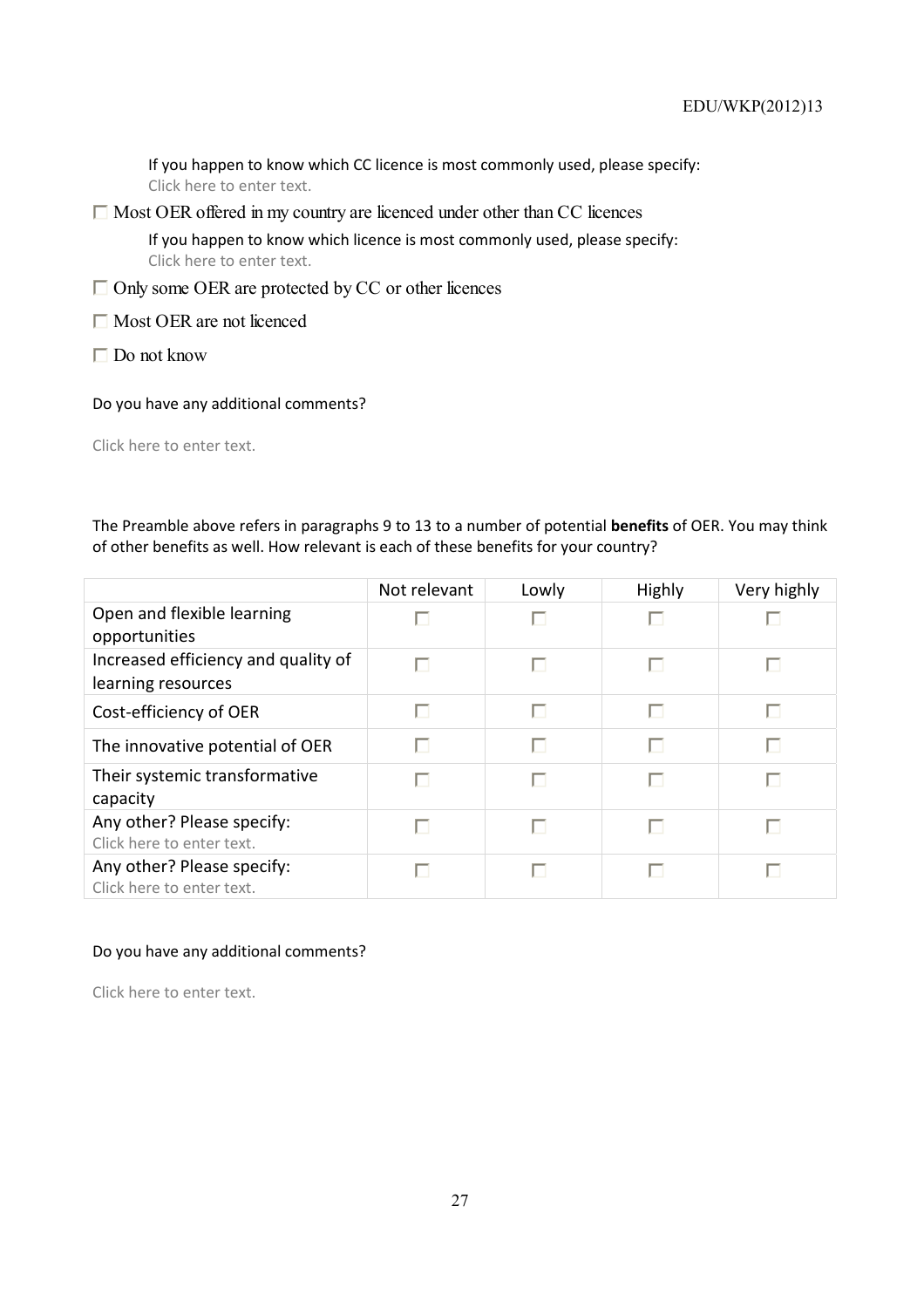Has your country conducted any study or research on the contribution Open Educational Resources can make to the following **specific improvements in education***?* 

|                                                                      | Yes | N <sub>o</sub> | Do not know |
|----------------------------------------------------------------------|-----|----------------|-------------|
| Raising the quality of learning outcomes                             |     |                |             |
| Lowering the cost of provision of educational<br>delivery            |     |                |             |
| Widening access to high-quality educational<br>opportunities         |     |                |             |
| Contributing<br>professional<br>to<br>the<br>development of teachers |     |                |             |
| Fostering self-directed lifelong learning                            |     |                |             |
| Any other? Please specify:<br>Click here to enter text.              |     |                |             |
| Any other? Please specify:<br>Click here to enter text.              |     |                |             |

# Do you have any additional comments?

Click here to enter text.

The Preamble also identifies in paragraphs 14 to 19 a number of **challenges** and ways to address them.

# How relevant is each of these challenges for your country?

|                                                         | Not relevant | Lowly | <b>Highly</b> | Very highly |
|---------------------------------------------------------|--------------|-------|---------------|-------------|
| Language and cultural diversity                         |              |       |               |             |
| Connectivity                                            |              |       |               | U           |
| Quality                                                 | ш            |       |               | п           |
| Copyright issues and publishers                         |              |       |               | U           |
| Sustainability                                          |              |       |               | п           |
| Any other? Please specify:<br>Click here to enter text. |              |       |               | L.          |
| Any other? Please specify:<br>Click here to enter text. |              |       |               |             |

# Do you have any additional comments?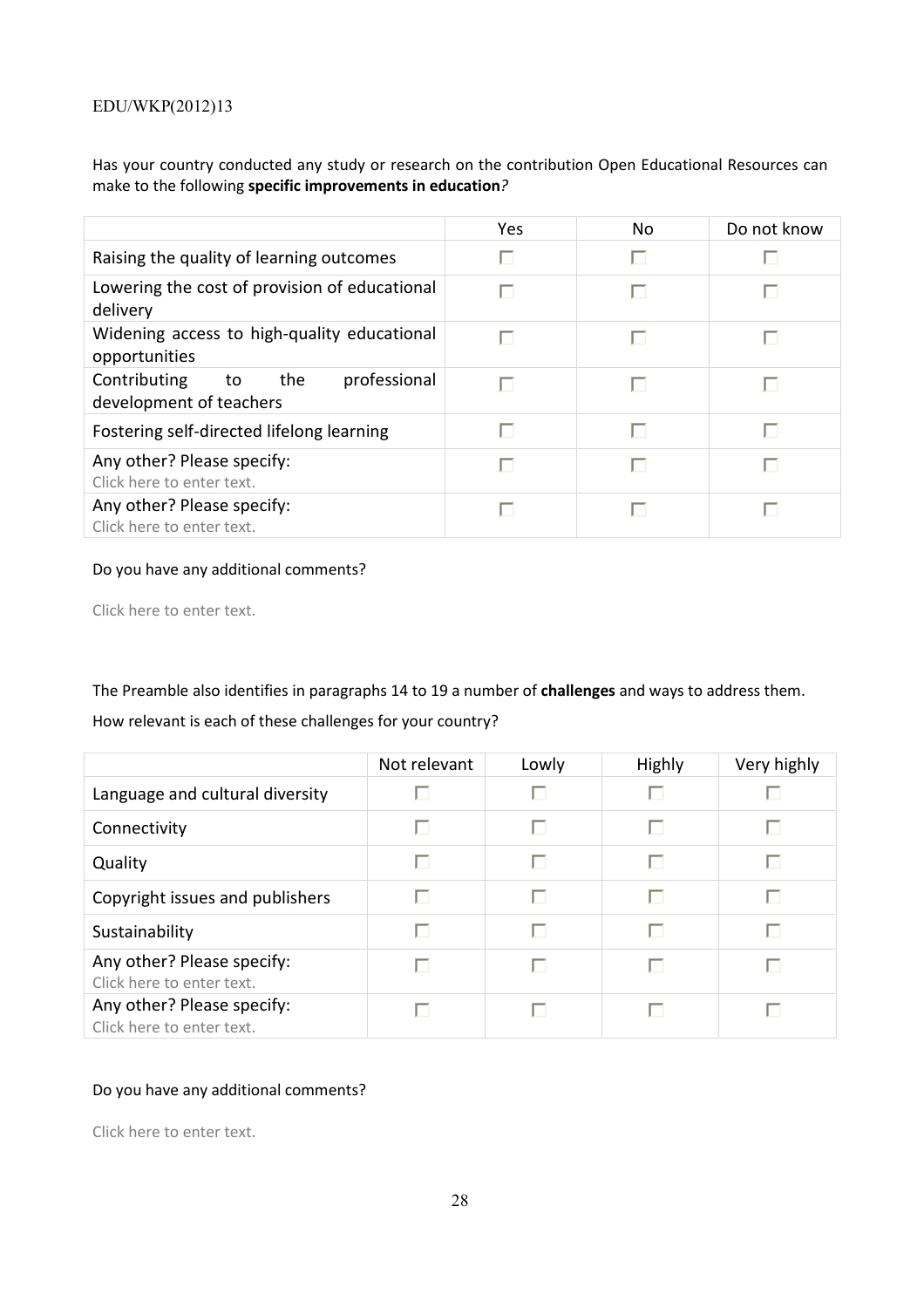Is there **reference to OER** in any government or state/regional educational strategy, planning or similar documents?

 $\n **N**$ 

 $\Box$  Yes, please specify the title of the policy document and the page reference

Policy document 1: Click here to enter text.

Policy document 2: Click here to enter text.

Policy document 3: Click here to enter text.

Policy document 4: Click here to enter text.

Policy document 5: Click here to enter text.

# Please briefly specify the nature of the reference:

Policy document 1: Click here to enter text.

Policy document 2: Click here to enter text.

Policy document 3: Click here to enter text.

Policy document 4: Click here to enter text.

Policy document 5: Click here to enter text.

# Do you have any additional comments?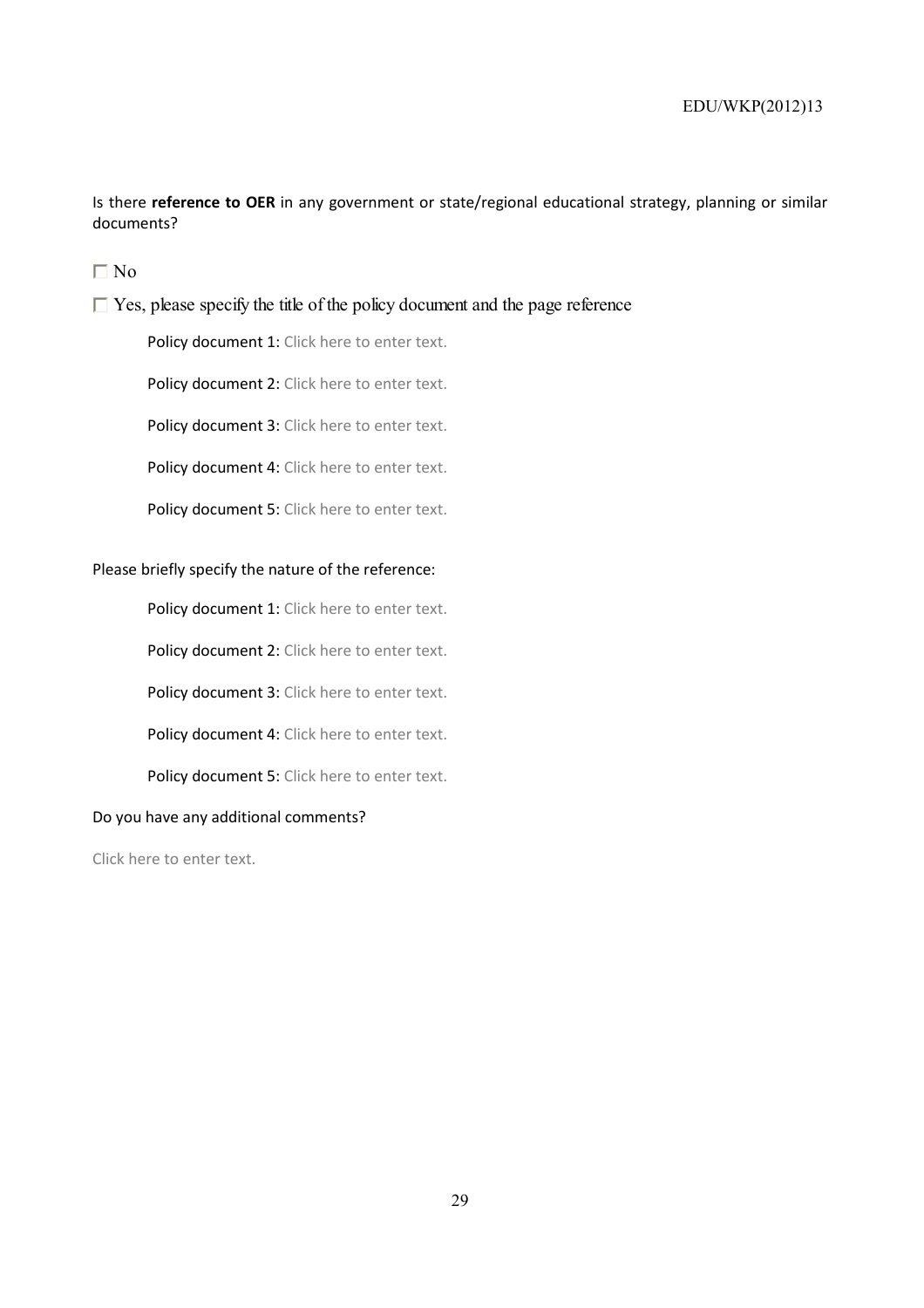In your country, has the education ministry (or another public agency) a clear **OER strategy or policy**?

- $\Box$  Yes, in operation
- $\Box$  Yes, in development
- $\Box$  Not yet, but under discussion
- $\Box$  No, with no preparations yet
- $\Box$  No, we do not anticipate this in the near future
- Do not know

Do you have any additional comments?

Click here to enter text.

The preamble discusses in paragraphs 22 to 24 some possible **governmental responsibilities and tasks** regarding OER. There may be others as well.

What do you see as the three most important responsibilities of government with regard to OER in your country?

- 1. Click here to enter text.
- 2. Click here to enter text.
- 3. Click here to enter text.

# Do you have any additional comments?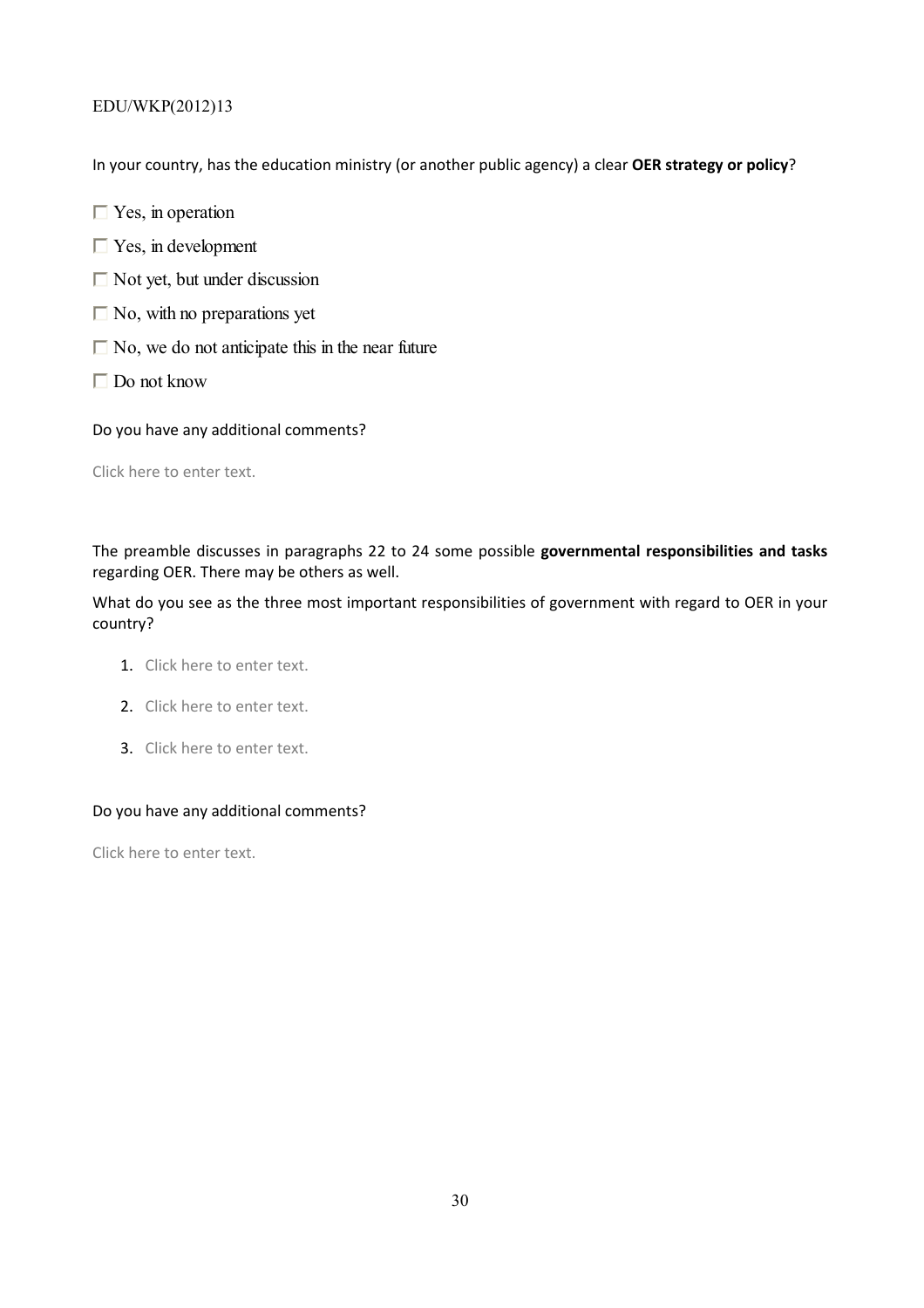Would your country support the development of an OECD instrument on OER?

- $\Box$  Yes, certainly
- $\Box$  Probably, based on the information provided so far
- $\Box$  Possibly, but need more information
- $\Box$  Not at this stage, but our position might change during the discussion

Please specify why: Click here to enter text.

# $\Box$  No, definitely not<br>Please specify why:

Click here to enter text.

# $\Box$  Another position, please specify:

Click here to enter text.

 $\Box$  Do not know

# Do you have any additional comments?

Click here to enter a date.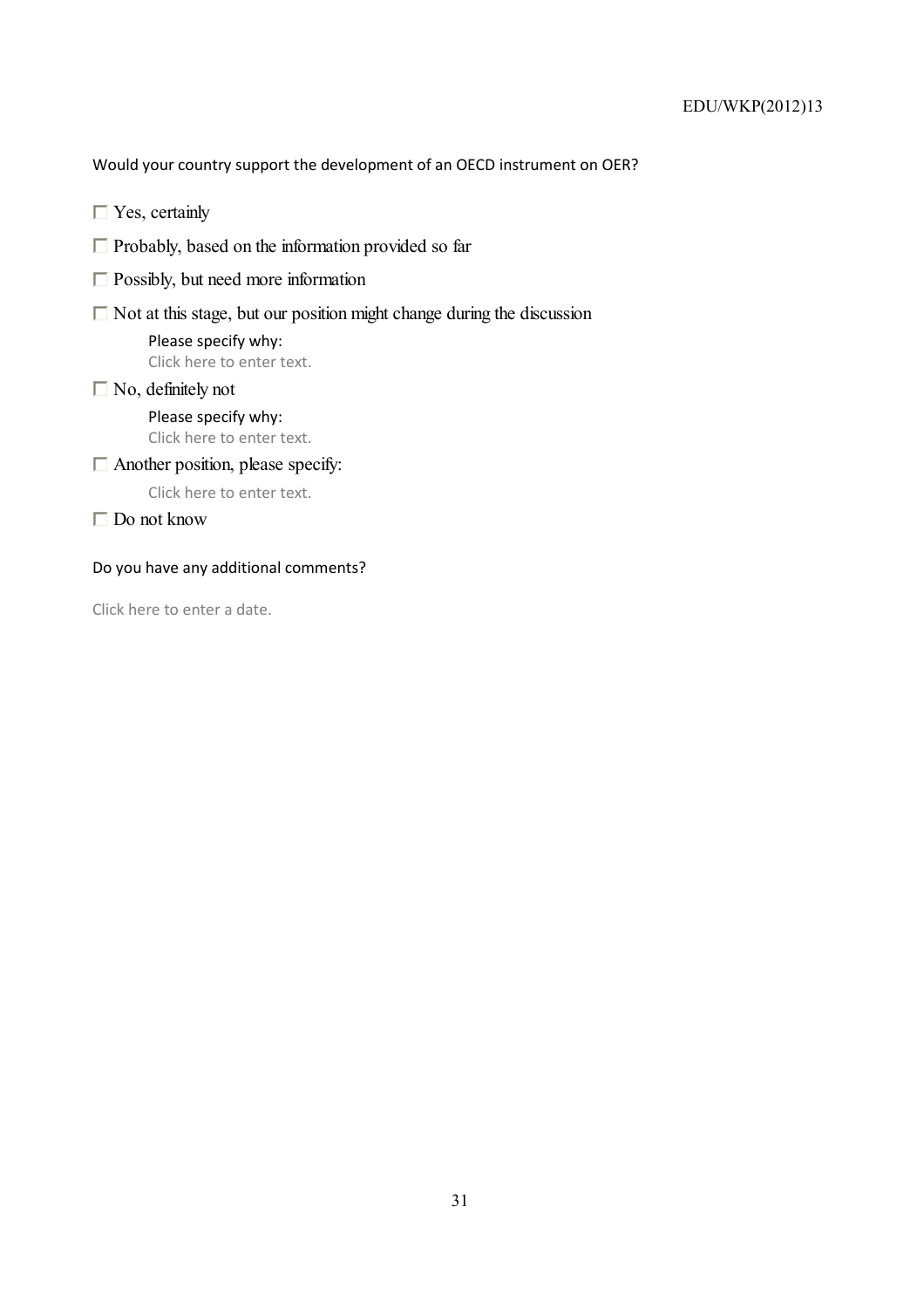# **RECENT OECD PUBLICATIONS OF RELEVANCE TO THIS WORKING PAPER**

OECD (2007), *Giving Knowledge for Free: The Emergence of Open Educational Resources*, OECD Publishing. http://dx.doi.org/10.1787/9789264032125-en

# **THE OECD EDUCATION WORKING PAPERS SERIES ON LINE**

The OECD Education Working Papers Series may be found at:

- OECD Directorate for Education website: www.oecd.org/edu/workingpapers
- OECD-iLibrary Working Papers: http://www.oecd-ilibrary.org/education/oecd-educationworking-papers 19939019
- Research Papers in Economics (RePEc) website: www.repec.org

If you wish to be informed about the release of new OECD Education working papers, please:

- Go to www.oecd.org
- Click on "My OECD"

- Sign up and create an account with "My OECD"
- Select "Education" as one of your favourite themes
- Choose "OECD Education Working Papers" as one of the newsletters you would like to receive

For further information on the OECD Education Working Papers Series, please write to: edu.contact@oecd.org.

<sup>&</sup>lt;sup>5</sup> Available on: http://www.oecd.org/document/20/0,3746,en\_2649\_35845581\_35023444\_1\_1\_1\_1,00.html.